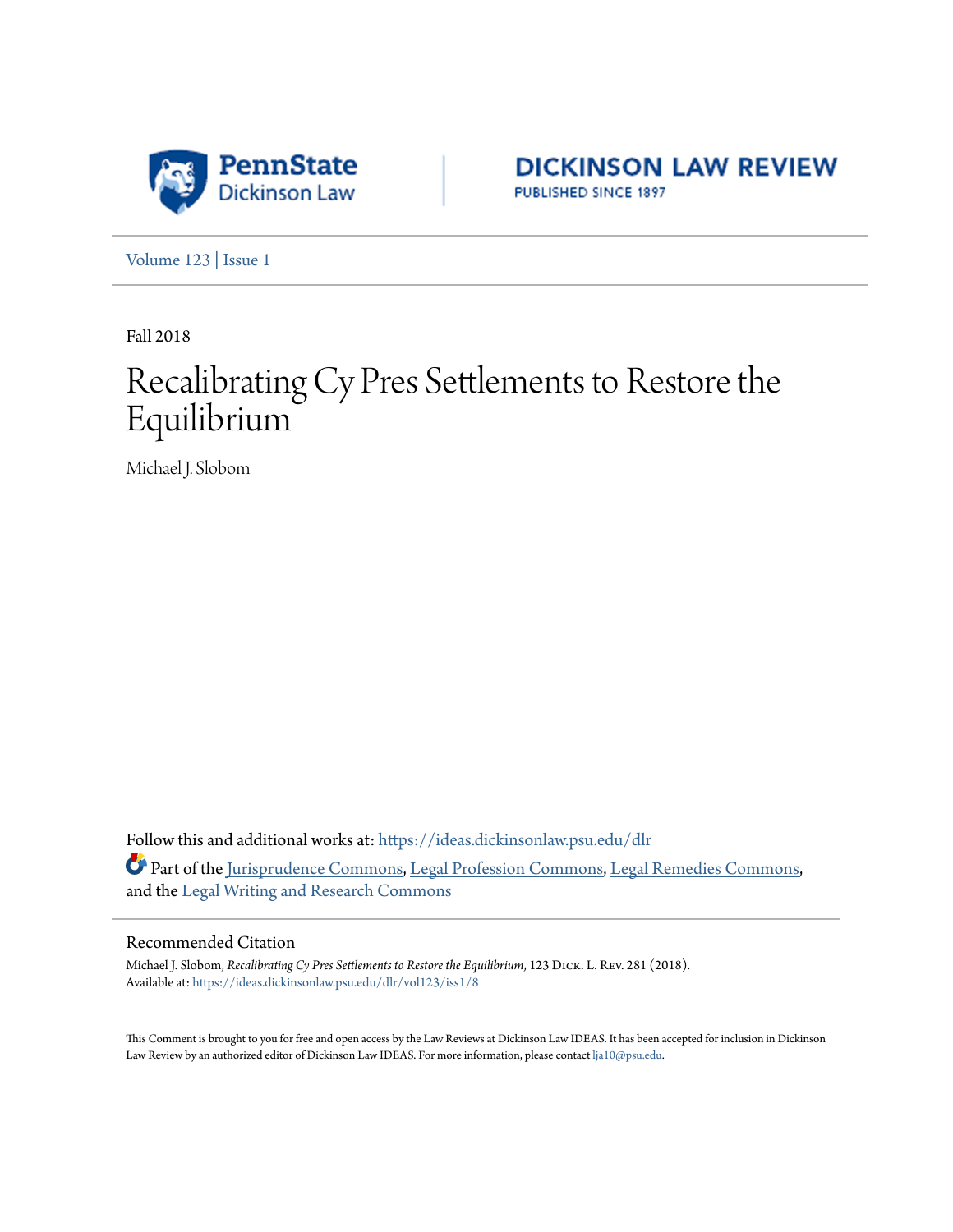## Recalibrating *Cy Pres* Settlements to Restore the Equilibrium

### Michael J. Slobom\*

#### **ABSTRACT**

Class action settlement funds become "non-distributable" when class members fail to claim their share of the settlement or the cost of distribution exceeds the value of individual claims. Before 1974, parties had two options for disposing of non-distributable funds: escheatment to the state or reversion to the defendant. Both options undermine unique objectives of the class action—namely, compensating small individual harms and deterring misconduct.

To balance the undermining effects of escheatment and reversion, courts incorporated the charitable trust doctrine of *cy pres* into the class action settlements context. *Cy pres* distributions direct non-distributable settlement funds to charities whose work aligns "as near as possible" with the interests of the class. The class thus receives an indirect benefit from the distribution that it would not have received through escheatment or reversion.

Federal courts have struggled to delineate requirements for *cy pres* settlements, and as a result, inconsistent approaches to the issue have emerged. This Comment examines those inconsistencies in light of the theory behind the doctrine's importation into the class action context. It argues that the inconsistent approaches to *cy pres* settlements reflect unspoken judicial preferences for one of the two class action objectives that *cy pres* preserves.

This Comment begins by examining the history and modern principles of *cy pres* settlements. Next, it explores four federal

<sup>\*</sup> J.D. Candidate, The Pennsylvania State University's Dickinson Law, 2019. I would like to thank my mother for her sacrifices that have always allowed me to pursue my dreams, my father for teaching me perseverance at a young age, and my sister for being my constant. I would also like to thank John Abel for helping guide me through the whirlwind of law school and showing me the meaning of zealous advocacy. Lastly, I would like to thank my grandmother for her unconditional love and support. This Comment is dedicated to the memory of John Eric Slobom.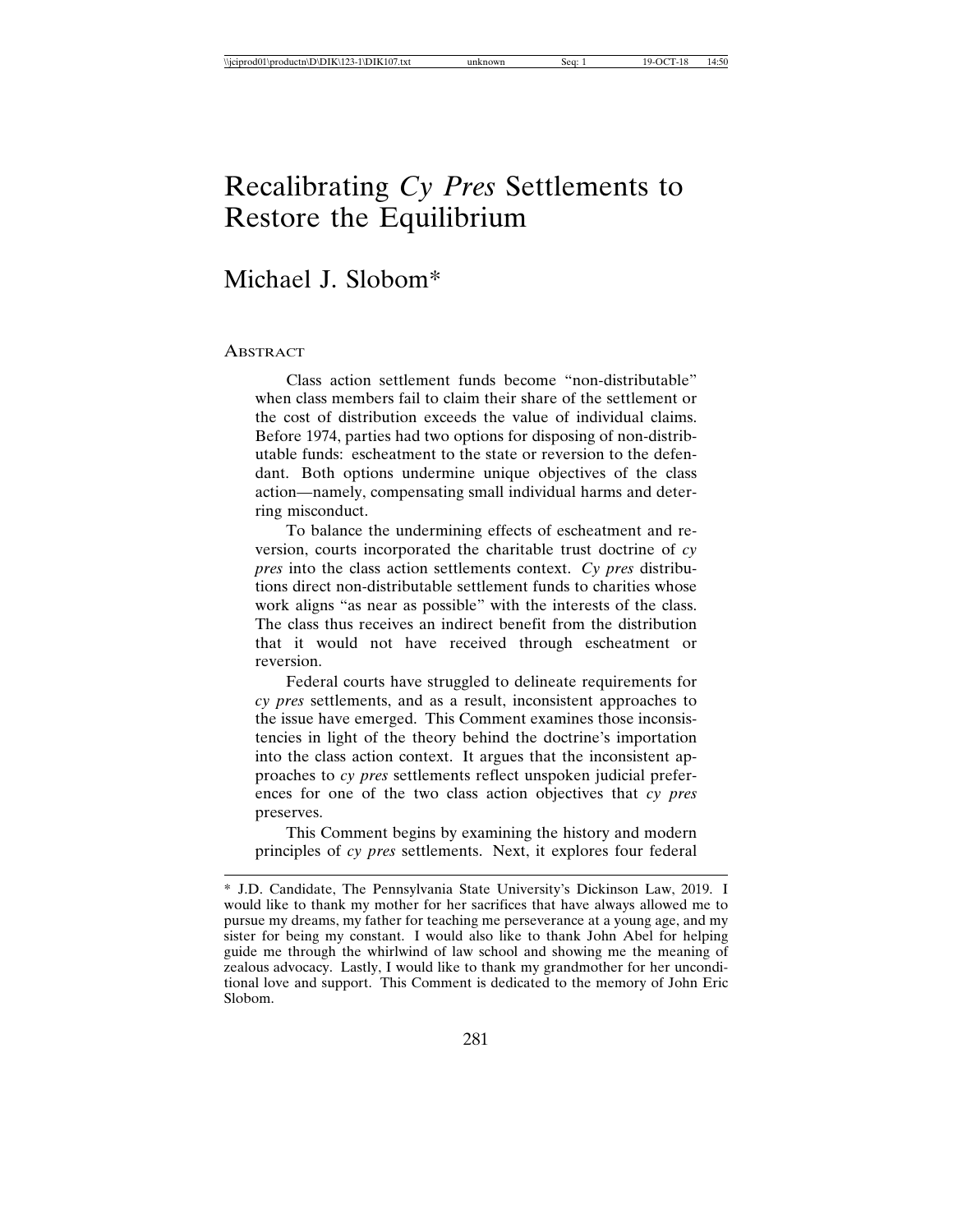circuit courts' approaches to *cy pres* settlements and considers how each approach reflects the respective court's preference for one class action objective over the other. This Comment then argues that courts should recalibrate their methods of assessing *cy pres* settlements to account for the theory behind the doctrine's importation into the class action settlements context. Finally, it proposes a framework for assessing *cy pres* settlements that accounts for that theory.

#### TABLE OF CONTENTS

| Ι. |                                                                   | 282 |
|----|-------------------------------------------------------------------|-----|
| П. |                                                                   | 285 |
|    | The Origins of Cy Pres: Charitable Trusts<br>А.                   | 285 |
|    | The Doctrine's Importation into Class Actions<br><i>B</i> .       | 285 |
|    | C. Modern Application of Cy Pres in Class Actions                 | 288 |
|    | Types of Cy Pres Distributions<br>$\mathcal{I}$ .                 | 289 |
|    | Considerations in Assessing Cy Pres<br>2.                         |     |
|    |                                                                   | 290 |
|    | III. ANALYSIS OF THE CIRCUIT SPLIT AND A PROPOSED                 |     |
|    |                                                                   | 292 |
|    | A. Courts that Favor the Compensation Objective                   | 295 |
|    | The Third Circuit's "Degree of Direct Benefit"<br>$\mathcal{I}$ . |     |
|    |                                                                   | 295 |
|    | 2. The Eighth Circuit's Strict Adherence to the                   |     |
|    | "Next Best Recipient" Principle                                   | 297 |
|    | B. Preserving Deterrence: The Seventh Circuit's                   |     |
|    | "Purely Punitive" Approach                                        | 299 |
|    | C. Linking Cy Pres to the Litigation: The Ninth                   |     |
|    |                                                                   | 301 |
|    | D. Assessing the Current State of Cy Pres Among the               |     |
|    |                                                                   | 302 |
|    | E. Balancing the Objectives: A Proposed Solution                  | 303 |
|    | The Triggering Requirement<br>L                                   | 303 |
|    | The Nexus Requirement<br>2.                                       | 304 |
|    |                                                                   |     |

#### I. INTRODUCTION

In 1966, Congress amended the Federal Rules of Civil Procedure, and the modern-day money damages class action was born.<sup>1</sup>

<sup>1.</sup> Scott Dodson, *An Opt-In Option for Class Actions*, 115 MICH. L. REV. 171, 177 (2016) (noting that the 1966 amendments produced the modern iteration of Federal Rule of Civil Procedure 23).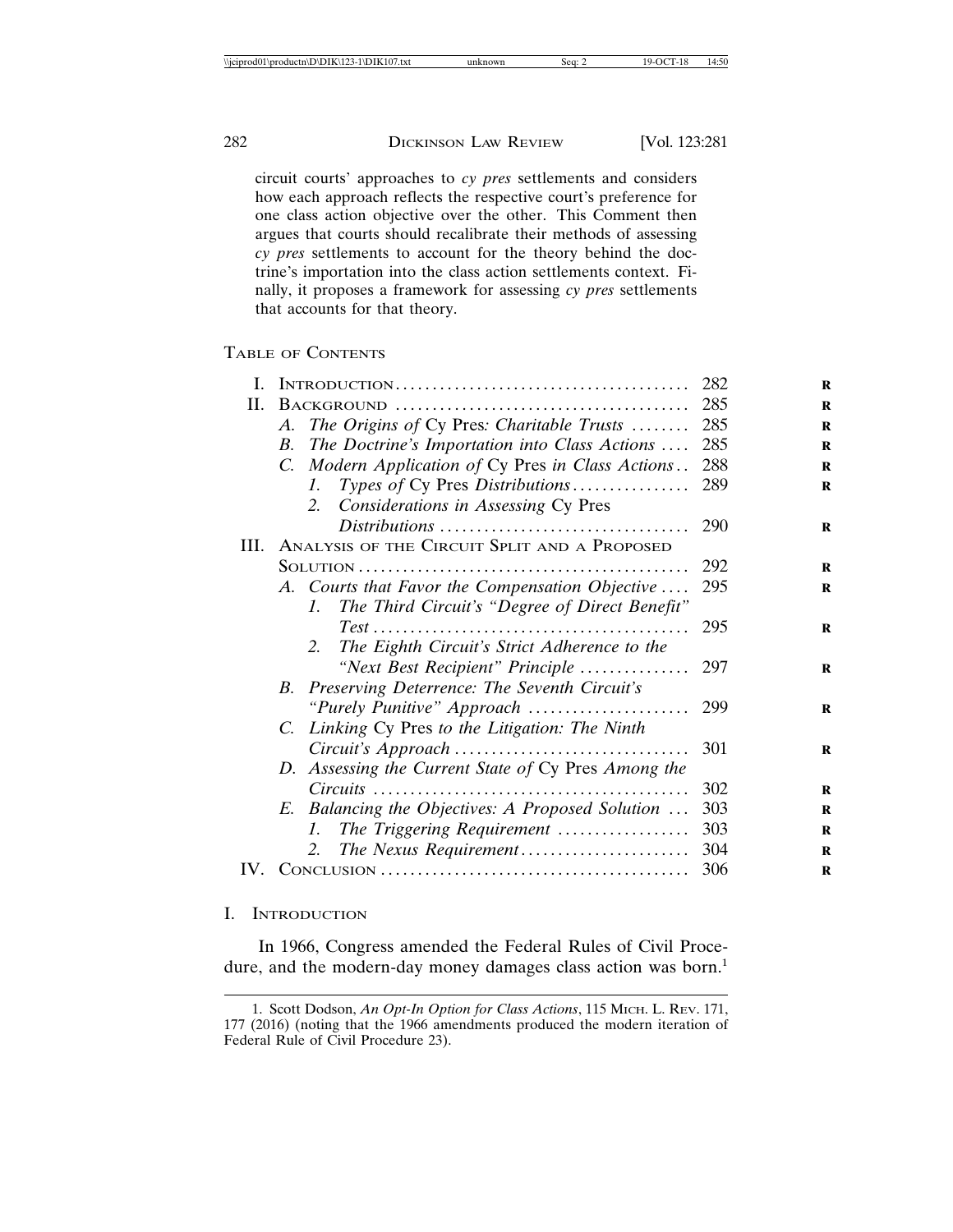Under the revised version of Rule  $23$ ,<sup>2</sup> a final judgment in a Rule  $23(b)(3)$  class action<sup>3</sup>—commonly referred to as a "mandatory" class action<sup>4</sup>—binds all individuals who share an issue of law or fact in common with the class.<sup>5</sup> To exclude oneself from the final judgment in a mandatory class action, an individual must affirmatively opt out of the class.<sup>6</sup> Shortly after the 1966 amendments went into effect, parties to mandatory class actions began encountering new problems at the settlement stage as large sums of settlement funds often remained unclaimed.7 In many instances, class members simply failed to claim their awards.<sup>8</sup> When awards remained unclaimed, the parties could dispose of the unclaimed funds through escheatment to the state<sup>9</sup> or reversion to the defendant.<sup>10</sup> Both options, however, undermine unique objectives of the class action namely, compensating small individual harms and deterring misconduct.<sup>11</sup>

In an effort to avoid the undermining effects of escheatment and reversion, courts began to dispose of unclaimed settlement funds through the charitable trust doctrine of *cy pres*. 12 In the con-

4. *See generally* Linda S. Mullenix, *No Exit: Mandatory Class Actions in the New Millennium and the Blurring of Categorical Imperatives*, 2003 U. CHI. LEGAL F. 177 (2003) (discussing the evolution of the mandatory class action since the 1966 amendments).

5. *See* FED. R. CIV. P. 23(c)(3)(B).

6. *Id.*

7. *See, e.g.*, West Virginia v. Chas. Pfizer & Co., 440 F.2d 1079, 1083–84 (2d Cir. 1971) (discussing the lack of response from consumer class members that resulted in \$20 million in unclaimed settlement funds).

8. *Id.*

9. *See* Hodgson v. YB Quezada, 498 F.2d 5, 6 (9th Cir. 1974) (finding escheatment of unclaimed settlement funds to the Treasury of the United States proper); Hodgson v. Wheaton Glass Co., 446 F.2d 527, 536 (3d Cir. 1971) (holding that unclaimed settlement funds escheat to the government).

10. *See* Stewart R. Shepherd, Comment, *Damage Distribution in Class Actions: The* Cy Pres *Remedy*, 39 U. CHI. L. REV. 448, 449–50 (1972) (discussing courts that have "redefine[d] the class" to deal with residual funds).

11. *See In re* Baby Prods. Antitrust Litig., 708 F.3d 163, 172 (3d Cir. 2013).

12. *See, e.g.*, Miller v. Steinbach, No. 66 Civ. 356, 1974 WL 350, at \*1 (S.D.N.Y. Jan. 3, 1974) (approving the application of the *cy pres* doctrine to the class action settlement context). It is generally believed that the term "*cy pres*" derives from the Norman French phrase *"cy pres comme possible*," which translates to "as near as possible." *See* EDITH L. FISCH, THE CY PRES DOCTRINE IN THE UNITED STATES 1 (1950).

<sup>2.</sup> The relevant portions of the 1966 version of Rule 23 are mostly still in effect today. *See* FED. R. CIV. P. 23(b)(3).

<sup>3.</sup> A Rule 23(b)(3) class action may proceed if the "court finds that the questions of law or fact common to class members predominate over any questions affecting only individual members, and that a class action is superior to other available methods for fairly and efficiently adjudicating the controversy." FED. R. Civ. P.  $23(b)(3)$ .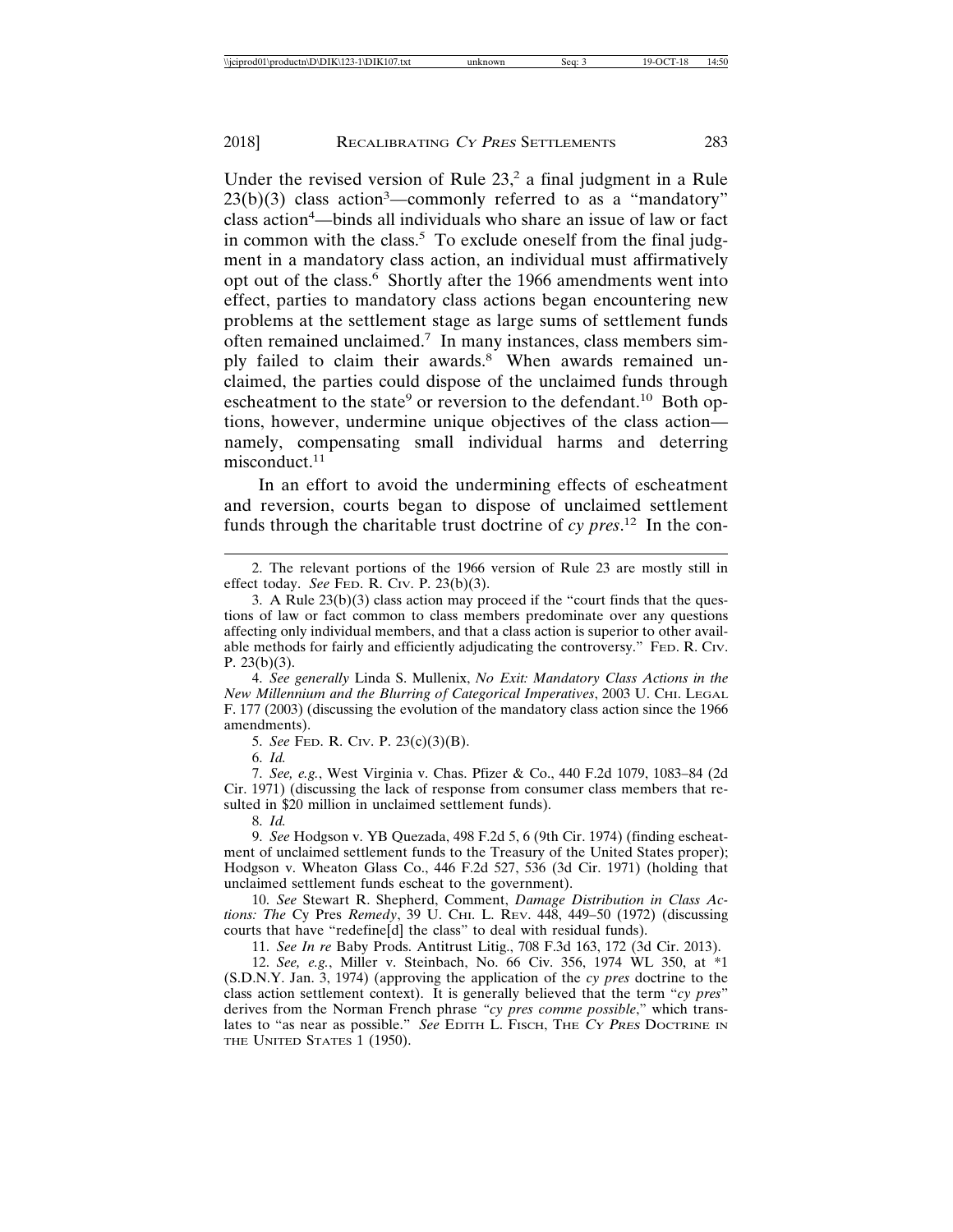text of class action settlements, the *cy pres* doctrine allows parties to distribute otherwise "non-distributable" settlement funds to the "next best recipient."<sup>13</sup> Class action settlement funds become nondistributable when class members fail to claim their shares of the settlement<sup>14</sup> or when the cost of distribution exceeds the value of the individual claims.15 Courts often deem charitable organizations whose interests align with the class's interests the "next best recipient."<sup>16</sup>

The United States Supreme Court will review its first *cy pres* settlement case in its October 2018 term.<sup>17</sup> While the Court has never addressed the issue of *cy pres* settlements, Chief Justice Roberts has signaled his "fundamental concerns surrounding the use of such remedies in class action litigation."<sup>18</sup> The Court's decision to address the issue now is unsurprising. In recent years, *cy pres* distributions have become more prominent features of class action settlements,19 and federal circuit courts have struggled to delineate requirements for assessing such settlements.20 As a result, inconsistent approaches to the issue have emerged.<sup>21</sup>

This Comment examines those inconsistencies against the theory behind the doctrine's importation into the class action context. It argues that the courts' inconsistent approaches reflect unspoken judicial preferences for one of the two class action objectives that *cy pres* preserves.

Part II of this Comment examines the history and modern principles of *cy pres* settlements. Part III explores four federal circuit courts' approaches to  $cy$  *pres* settlements<sup>22</sup> and considers how each approach reflects the respective court's preference for one class ac-

16. *See, e.g.*, *id.* at 822.

17. *See In re Google*, 869 F.3d 737, *cert. granted*, 86 U.S.L.W. 3552 (U.S. Apr. 30, 2018) (No. 17-961).

18. Marek v. Lane, 134 S. Ct. 8, 9 (2013) (Roberts, C.J., statement respecting the denial of certiorari).

19. Martin H. Redish, Peter Julian & Samantha Zyontz, Cy Pres *Relief and the Pathologies of the Modern Class Action: A Normative and Empirical Analysis*, 62 FLA. L. REV. 617, 653 (2010).

20. *See infra* Part III.A–C.

21. *See infra* Part III.A–C.

22. *See infra* Part III.A–C.

<sup>13.</sup> *In re* Google Referrer Header Privacy Litig., 869 F.3d 737, 741 (9th Cir. 2017).

<sup>14.</sup> *See, e.g.*, Powell v. Georgia-Pacific Corp., 119 F.3d 703, 706–07 (8th Cir. 1997) (finding the trial court did not abuse its discretion when it approved a *cy pres* distribution of unclaimed funds after all individual claims had been satisfied).

<sup>15.</sup> *See, e.g.*, Lane v. Facebook, Inc., 696 F.3d 811, 825 (9th Cir. 2012) (affirming the district court's approval of a *cy pres*-only settlement on the grounds that individual awards would be *de minimis*).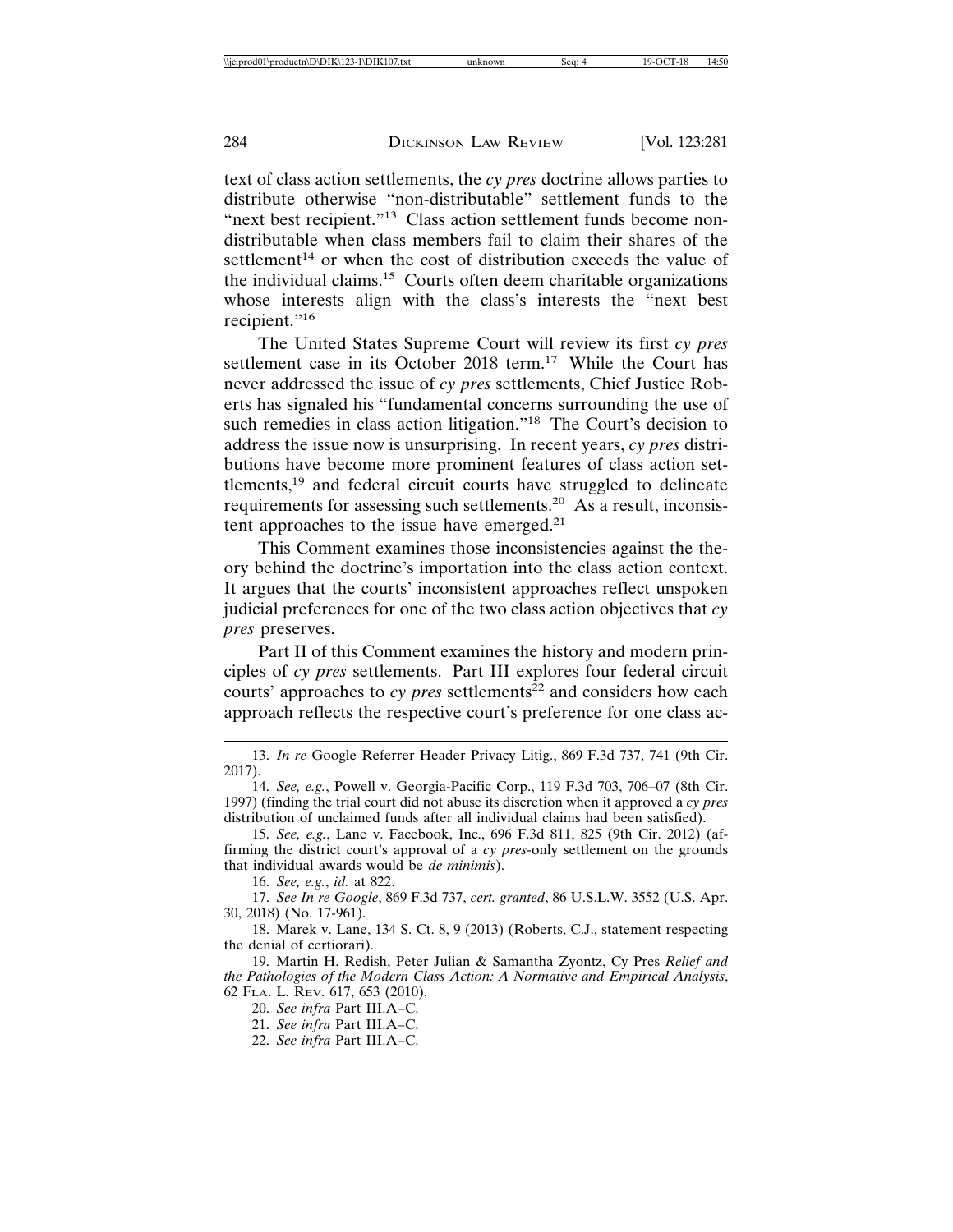tion objective over the other.23 Part III argues that courts should recalibrate their methods of assessing *cy pres* settlements to account for the theory behind the doctrine's importation into the class action settlements context.24 Part III then proposes a new framework for assessing *cy pres* settlements.25 Finally, Part IV concludes with suggestions for the future of *cy pres* settlements.

#### II. BACKGROUND

#### *A. The Origins of* Cy Pres*: Charitable Trusts*

The *cy pres* doctrine originated in the context of charitable trusts.26 In that context, *cy pres* serves as a means to effectuate a donor's intent for the trust when intervening circumstances have rendered strict adherence to the donor's stated purpose impossible, unlawful, or impracticable.<sup>27</sup> The doctrine allows courts to redirect the corpus<sup>28</sup> to a charitable purpose that "reasonably approximates" the testator's original intent.<sup>29</sup> For instance, after the passage of the Thirteenth Amendment to the United States Constitution, a court used *cy pres* to redirect a trust supporting the abolition of slavery to support instead educational opportunities for poor African-Americans.<sup>30</sup>

#### *B. The Doctrine's Importation into Class Actions*

Courts incorporated the  $cy$  *pres* doctrine into the class action<sup>31</sup> context in response to an unforeseen consequence of the 1966 amendments to the Federal Rules of Civil Procedure.<sup>32</sup> The origi-

27. *See In re* Baby Prods. Antitrust Litig., 708 F.3d 163, 168 n.2 (3d Cir. 2013) (discussing the origins of the *cy pres* doctrine); Shepherd, *supra* note 10, at 452.

- 29. RESTATEMENT (THIRD) OF TRUSTS § 67.
- 30. *See* Jackson v. Phillips, 96 Mass. 539, 596 (1867).

31. The class action is a procedural device that permits one or more plaintiffs to file and prosecute a lawsuit on behalf of a larger group. *See* Califano v. Yamasaki, 442 U.S. 682, 700–01 (1979).

32. *See* Shepherd, *supra* note 10, at 450–53 (suggesting that courts utilize the *cy pres* doctrine to avoid the problem of uncollected damages in class actions that resulted from the 1966 amendments).

<sup>23.</sup> *See infra* Part III.D.

<sup>24.</sup> *See infra* Part III.D.

<sup>25.</sup> *See infra* Part III.E.

<sup>26.</sup> Charitable trusts are distinct from private trusts. In the context of private trusts, the corpus—the subject property of the trust—is devoted to specific persons who are designated as beneficiaries of the trust. *See* RESTATEMENT (THIRD) OF TRUSTS § 1 cmt. c (AM. LAW INST. 2012). In the context of charitable trusts, the corpus is devoted to a charitable purpose and the public is designated as the beneficiary. *See id.*

<sup>28.</sup> *See* sources cited *supra* note 27.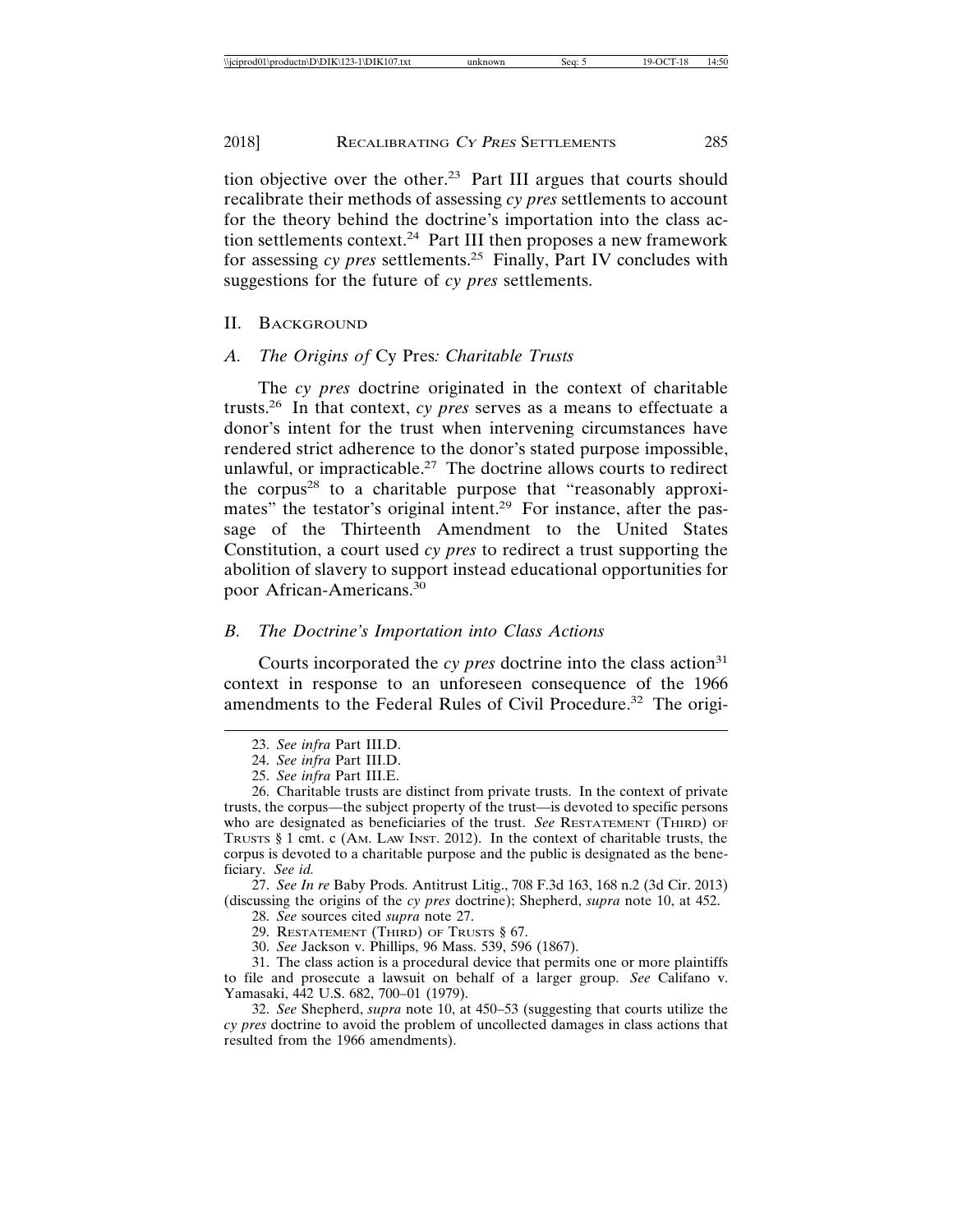nal version of Rule 23 provided for the so-called "spurious"33 class  $action<sup>34</sup>$  in which class members made separate claims involving common "question[s] of law or fact."35 Judgments in spurious class actions did not bind absent class members.<sup>36</sup> Instead, the final judgment in a spurious class action bound individuals only if they opted in to the class. $37$ 

The 1966 amendments replaced the spurious class action with the Rule  $23(b)(3)$  "mandatory" class action and thus widened the permissible circumstances<sup>38</sup> of class certification.<sup>39</sup> Mandatory class actions may proceed despite absent class members.40 Thus, under the amended version of Rule 23, the final judgment in a mandatory class action binds all persons who did not affirmatively opt out of the suit, even if they were unaware of or unwilling to participate in the suit.<sup>41</sup>

If the parties reach a settlement, they must provide notice to the class,42 and the court may afford the members an opportunity to opt out of the settlement to preserve their individual claims.43 Individuals who do not opt out of the settlement become eligible to receive a share of the damages upon the court's final approval of the settlement.<sup>44</sup> Due to the structure of class actions brought

37. *Id.*

38. Wal-Mart Stores, Inc. v. Dukes, 564 U.S. 338, 362 (2011) ("[Rule 23(b)(3) of the 1966 amendments] allows class certification in a much wider set of circumstances but with greater procedural protections.").

39. A court must certify a class before a lawsuit may proceed as a class action. *See* FED. R. CIV. P.  $23(c)(1)(A)$ . To obtain certification, the claimant must satisfy each of the four prerequisites under Federal Rule of Civil Procedure 23(a) and at least one of the three requirements under Rule 23(b). Comcast Corp. v. Behrend, 569 U.S. 27, 33 (2013).

40. FED. R. CIV. P. 23(b)(3).

41. *Id.* 23(c)(3)(B) ("Whether or not favorable to the class, the judgment in a class action must . . . include and specify or describe those to whom the Rule  $23(c)(2)$  notice was directed, who have not requested exclusion, and whom the court finds to be class members."); *see also* J. Russell Jackson, *Class Actions and the Implications of Rule 23*, SCOTUSBLOG (Sept. 12, 2011, 2:26 PM), http://bit.ly/ 2xcvCKq (discussing the historical effects of the 1966 amendments to Rule 23).

42. FED. R. CIV. P. 23(e)(1).

43. *Id.* 23(e)(4).

44. *See id.* 23(e) ("The claims, issues, or defenses of a certified class may be settled . . . only with the court's approval."); Christine P. Bartholomew, *Saving Charitable Settlements*, 83 FORDHAM L. REV. 3241, 3247 (2015).

<sup>33.</sup> *See* Green v. Wolf Corp., 406 F.2d 291, 297 (2d Cir. 1968) (discussing the spurious class action under the 1938 version of Rule 23).

<sup>34.</sup> *See* FED. R. CIV. P. 23(a)(3) (1937) (amended 1966).

<sup>35.</sup> *Id.*

<sup>36.</sup> *Green*, 406 F.2d at 297.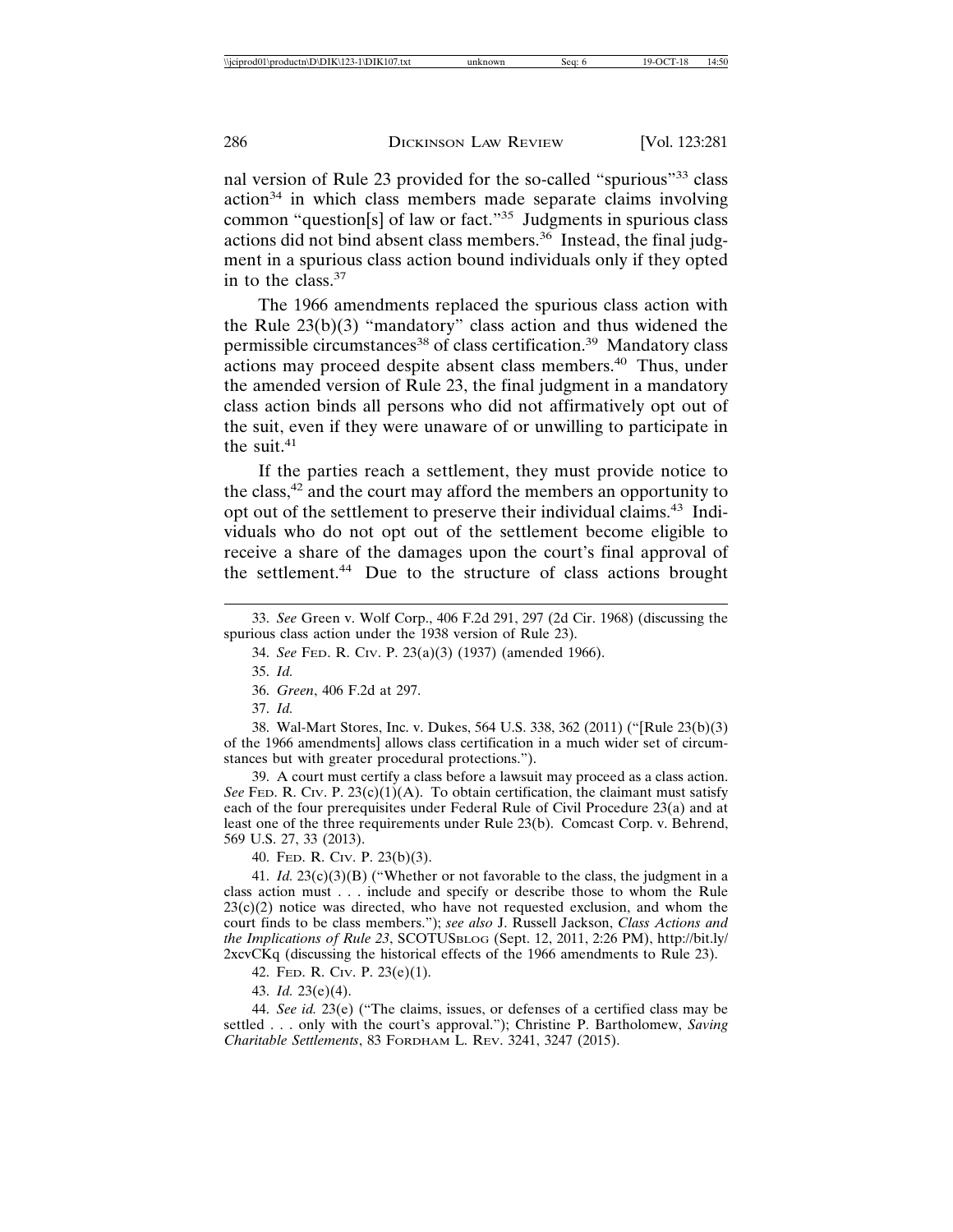under Rule 23(b)(3), however, distribution of individual awards often becomes problematic.45

Rule 23(b)(3) class actions include all injured persons in the class for purposes of calculating damages, even if the court did not recognize them as plaintiffs at the start of the litigation.<sup>46</sup> The distribution of damages thus depends on identifying and locating class members post-settlement<sup>47</sup> as well as class members affirmatively claiming their shares of the award.<sup>48</sup> However, class members frequently fail to respond to settlement notices;<sup>49</sup> some class members never hear about the settlement at all.<sup>50</sup> As a result, large sums of settlement funds go unclaimed.<sup>51</sup>

A 1972 law review comment<sup>52</sup> by University of Chicago Law School student Stewart R. Shepherd is widely credited as the first proposal to import the *cy pres* doctrine into the class action context.53 Prior to the doctrine's importation, judges and parties resorted to one of two options to dispose of unclaimed damages: reversion to the defendant<sup>54</sup> or escheatment to the state.<sup>55</sup>

Both judges<sup>56</sup> and academics<sup>57</sup> have criticized the practice of reverting settlement funds to the defendant. Reversion undermines

46. *See id.* at 236; Rhonda Wasserman, Cy Pres *in Class Action Settlements*, 88 S. CAL. L. REV. 97, 102–05 (2014) (discussing the "underlying problem" of unclaimed or non-distributable funds).

47. Mullenix, *supra* note 45, at 236.

48. Wasserman, *supra* note 46, at 104–05*.*

49. *See, e.g.*, West Virginia v. Chas. Pfizer & Co., 440 F.2d 1079, 1083–84 (2d Cir. 1971) (discussing the lack of response from consumer class members that resulted in \$20 million in unclaimed settlement funds).

50. *See, e.g.*, Six (6) Mexican Workers v. Ariz. Citrus Growers, 904 F.2d 1301, 1307–08 (9th Cir. 1990) (finding it likely that many class members would not learn of the settlement due to the defendant's failure to keep records of its employees).

51. *See* WILLIAM B. RUBENSTEIN, NEWBERG ON CLASS ACTIONS § 12:28 (5th ed. 2017) (discussing the various situations that prevent courts from distributing class action damages).

52. *See* Shepherd, *supra* note 10.

53. *See, e.g.*, *In re* Baby Prods. Antitrust Litig., 708 F.3d 163, 172 (3d Cir. 2013) (crediting Shepherd's comment as the first proposal to use *cy pres* for disposing of excess class action settlement funds).

54. *See* Shepherd, *supra* note 10, at 449–50 (discussing courts that have "redefine[d] the class" to deal with residual funds).

55. *See* Hodgson v. YB Quezada, 498 F.2d 5, 9 (9th Cir. 1974) (finding escheatment of unclaimed settlement funds to the Treasury of the United States proper); Hodgson v. Wheaton Glass Co., 446 F.2d 527, 536 (3d Cir. 1971) (holding that unclaimed settlement funds escheat to the government).

56. *See, e.g.*, *In re Baby Prods.*, 708 F.3d at 172 ("Reversion to the defendant risks undermining the deterrent effect of class actions by rewarding defendants for the failure of class members to collect their share of the settlement.").

<sup>45.</sup> *See, e.g.*, Linda S. Mullenix, *Settlements*, *in* A PRACTITIONER'S GUIDE TO CLASS ACTIONS 177, 236–37 (Mary Hogan Greer ed., 2d ed. 2017) (discussing distribution problems that result from large class actions).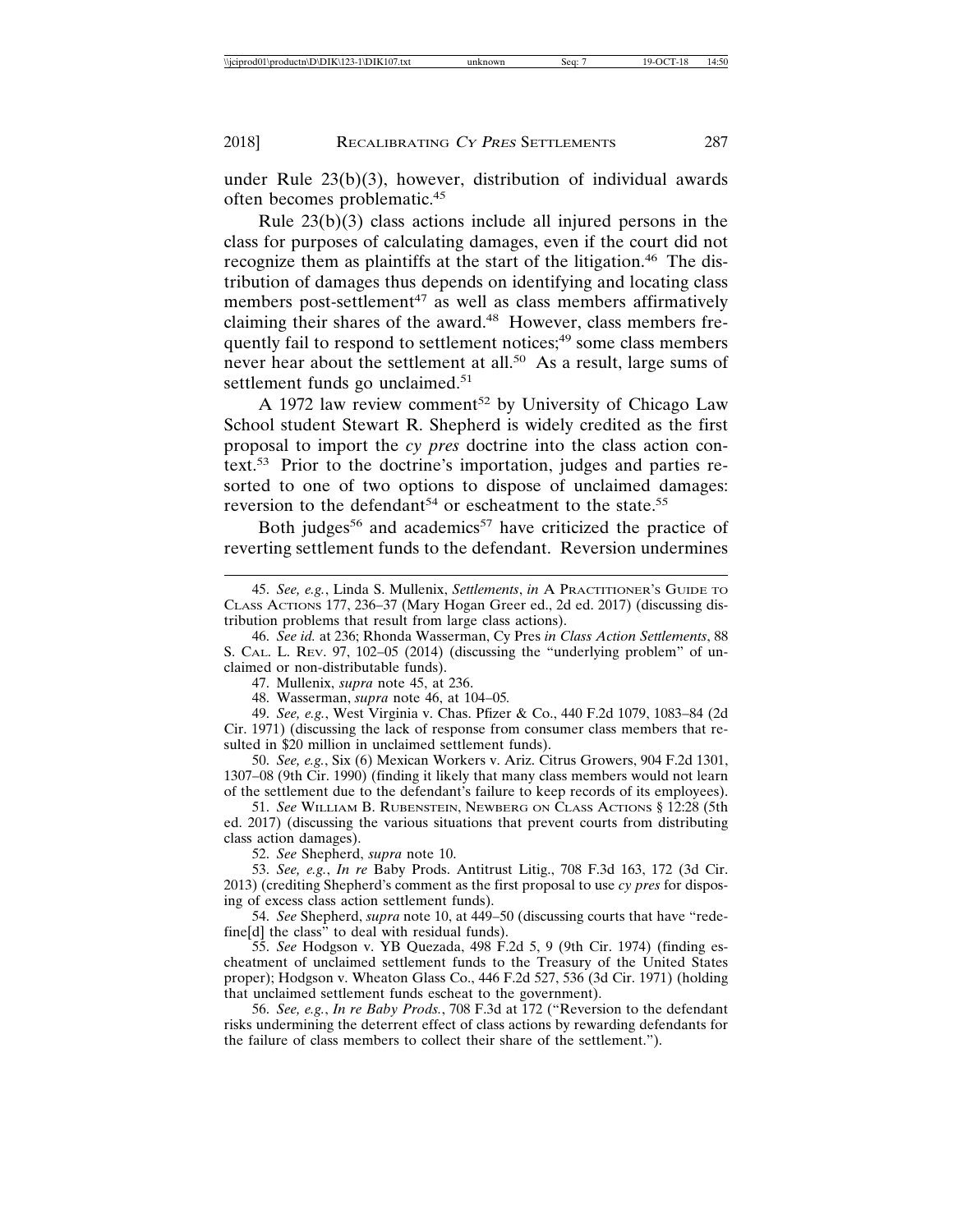the "deterrent effect of class actions by rewarding defendants for the failure of class members" to claim their shares of the settlement.58 And while escheatment preserves the deterrent value of a suit,<sup>59</sup> it undermines individual compensation by distributing the settlement to the broader community.<sup>60</sup>

Shepherd argued that the *cy pres* doctrine would provide a balanced alternative for distributing unclaimed settlement funds.<sup>61</sup> Shepherd proposed directing residual settlement funds to the "'next best' class."<sup>62</sup> He suggested that the parties could effectuate the legislature's intent by directing settlement residue to charitable organizations whose interests align with the underlying cause of action.63

In 1974, the U.S. District Court for the Southern District of New York became the first federal court to approve the use of *cy pres* outside the context of charitable trusts.<sup>64</sup> In a decision approving a settlement in a shareholders' derivative suit, the court characterized the terms of the agreement as a "variant of the *cy pres* doctrine."65 The court concluded that the terms were proper in light of the "modest size of the settlement fund and the vast number of shares among which it would have to be divided."66

#### *C. Modern Application of* Cy Pres *in Class Actions*

Since *Steinbach*, courts have applied *cy pres* outside the charitable trust context with ever-increasing frequency.67 Today, *cy pres* is a common feature of class action settlements.68 Most circuits

60. *Id.*; Bartholomew, *supra* note 44, at 3249 ("[E]scheatment . . . risks only benefiting local governments rather than advancing the goals of the underlying claims.").

61. Shepherd, *supra* note 10, at 452.

64. Redish et al., *supra* note 19, at 632.

65. Miller v. Steinbach, No. 66 Civ. 356, 1974 WL 350, at \*1 (S.D.N.Y. Jan. 3, 1974).

66. *Id.*

67. Redish et al., *supra* note 19, at 653.

68. *Id.*

<sup>57.</sup> *See, e.g.*, Shepherd, *supra* note 10, at 450 ("[Reversion] lead[s] to unjust enrichment of the defendant and decrease[s] the deterrent effect of the judgment.").

<sup>58.</sup> *In re Baby Prods.*, 708 F.3d at 172; *see also* Hughes v. Kore of Ind. Enter., 731 F.3d 672, 676 (7th Cir. 2013) (finding that the purpose of *cy pres* in class action settlements is to prevent the unjust enrichment of the defendant).

<sup>59.</sup> *In re Baby Prods.*, 708 F.3d at 172.

<sup>62.</sup> *Id.*

<sup>63.</sup> *Id.*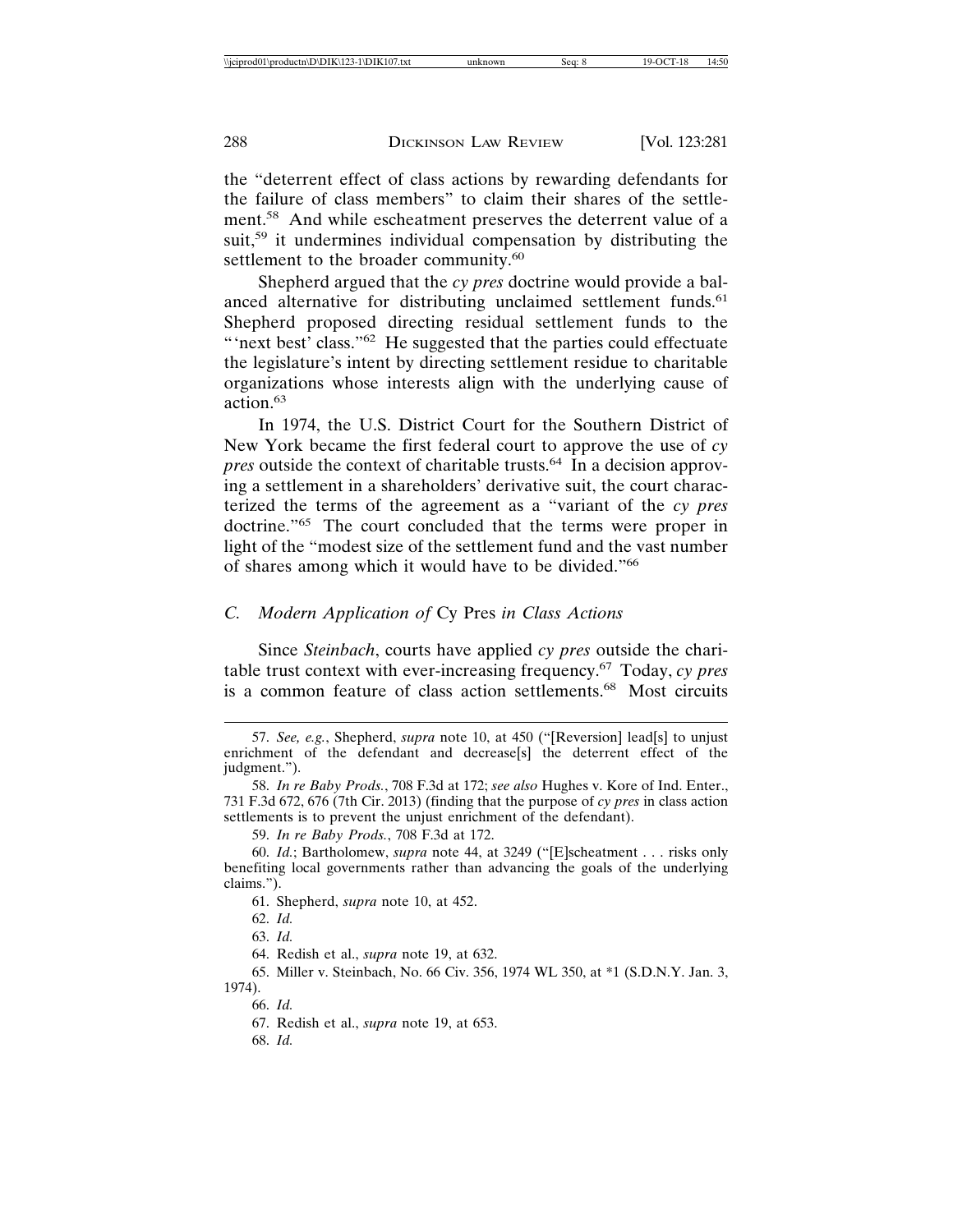have approved of at least one form of *cy pres* distribution<sup>69</sup> but diverge in their approaches.<sup>70</sup>

#### *1. Types of* Cy Pres *Distributions*

Federal courts have approved two general types of *cy pres* settlements.71 The first type—which this Comment will refer to as "part *cy pres* settlements"—follows the distribution scheme that Shepherd's comment proposed.72 Part *cy pres* settlements distribute residual settlement funds to a third party after all individual claims have been satisfied.73

The second type of *cy pres* settlement directs the entire settlement fund to a third party.<sup>74</sup> In this second scenario, there is no direct individual recovery.<sup>75</sup> Courts refer to these settlements as "*cy pres*-only settlements."76 While courts generally agree that part *cy pres* settlements are permissible,<sup>77</sup> *cy pres*-only settlements tend to stir up controversy.<sup>78</sup>

70. *See* cases cited *supra* note 69.

71. PRINCIPLES OF THE LAW OF AGGREGATE LITIG. § 3.07 cmt. a (AM. LAW INST. 2010).

72. *See generally* Shepherd, *supra* note 10 (discussing the use of *cy pres* to dispose of unclaimed settlement funds).

73. PRINCIPLES OF THE LAW OF AGGREGATE LITIG. § 3.07 cmt. a.

74. *Id.*

75. *Id.*

76. *See, e.g.*, *In re* Google Referrer Header Privacy Litig., 869 F.3d 737, 741–43 (9th Cir. 2017).

77. *See, e.g.*, *In re* Baby Prods. Antitrust Litig., 708 F.3d 163, 172 (3d Cir. 2013) ("[A] district court does not abuse its discretion by approving a class action settlement agreement that includes a *cy pres* component . . . ."); Nachshin v. AOL, LLC, 663 F.3d 1034, 1038 (9th Cir. 2011) (noting that *cy pres* distributions are permissible methods for disposing of unclaimed settlement funds); *In re* Pharm. Indus. Average Wholesale Price Litig., 588 F.3d 24, 35–36 (1st Cir. 2009) (approving the use of *cy pres* to dispose of residual settlement funds); *In re* Airline Ticket Comm'n Antitrust Litig., 268 F.3d 619, 625–26 (8th Cir. 2001) (finding distribution of unclaimed settlements through *cy pres* proper if the recipient closely relates to the class).

78. *See* Joshua L. Becker & Brad M. Strickland, *Increased Scrutiny for* Cy Pres *Provisions in Class Action Settlements*, LAW J. NEWSL.: PROD. LIAB. L. & STRATEGY (Oct. 2017), https://bit.ly/2O43r6F.

<sup>69.</sup> *See, e.g.*, *In re* Google Referrer Header Privacy Litig., 869 F.3d 737 (9th Cir. 2017); Hughes v. Kore of Ind. Enter., 731 F.3d 672 (7th Cir. 2013); *In re* Baby Prods. Antitrust Litig., 708 F.3d 163 (3d Cir. 2013); *In re* Pharm. Indus. Average Wholesale Price Litig., 588 F.3d 24 (1st Cir. 2009); Airline Ticket Comm'n Antitrust Litig. Travel Network v. United Air Lines, 307 F.3d 679 (8th Cir. 2002) (remanding settlement for revised *cy pres* recipient); *In re* Agent Orange Prod. Liab. Litig., 818 F.2d 179 (2d Cir. 1987).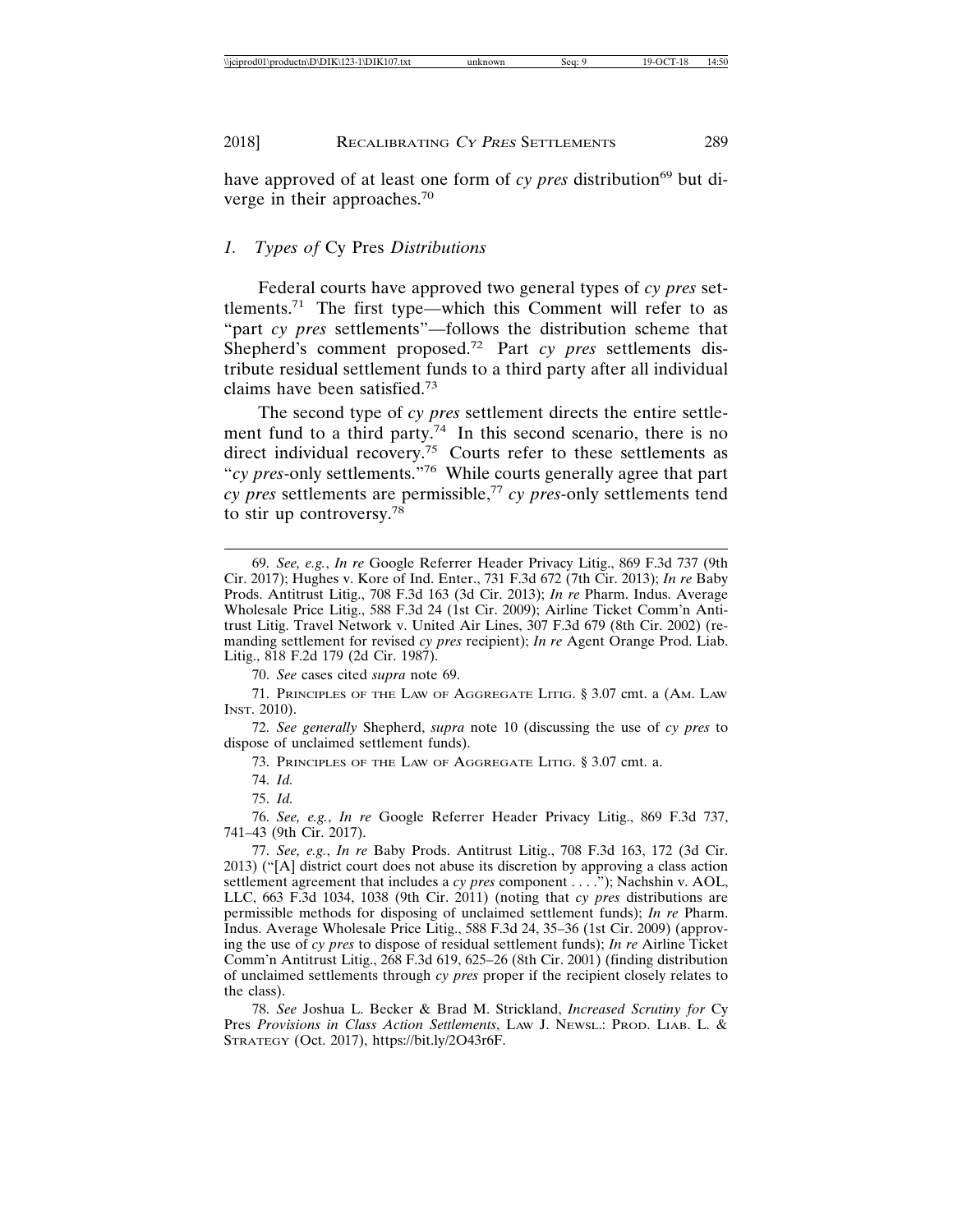#### *2. Considerations in Assessing* Cy Pres *Distributions*

While the Federal Rules of Civil Procedure govern the circumstances under which a judge may approve a class action settlement,<sup>79</sup> no rule explicitly addresses settlement agreements that contain *cy pres* provisions.<sup>80</sup> Instead, courts generally assess the propriety of a *cy pres* settlement under the same standards that govern settlement agreements in general—those provided by Federal Rule of Civil Procedure  $23(e).$ <sup>81</sup>

Federal Rule of Civil Procedure 23(e) governs judicial approval of federal class action settlements and permits approval only if the settlement is "fair, reasonable, and adequate" in its entirety.<sup>82</sup> To determine whether a settlement meets the Rule 23(e) benchmark, courts consider a range of factors, such as: (1) the expense and complexity of the litigation; (2) the class's reaction to the settlement; (3) the stage of the proceedings and the amount of discovery completed; (4) the risks of litigation; (5) the risks of maintaining the class action through trial; (6) the ability of the defendants to withstand a greater judgment; (7) the settlement's reasonableness in light of the best possible recovery; and (8) the reasonableness of the settlement fund in light of the plaintiffs' likelihood of success on the merits.<sup>83</sup>

The American Law Institute has set forth model guidelines in its *Principles of the Law of Aggregate Litigation* ("*ALI Principles*") for courts to consider when assessing *cy pres* settlements.84 Section 3.07 of the *ALI Principles* addresses two aspects of *cy pres* settlements.85 Subsections (a) and (b) address when a *cy pres* settlement

85. *See id.*

<sup>79.</sup> *See* FED. R. CIV. P. 23(e).

<sup>80.</sup> *In re* Baby Prods. Antitrust Litig., 708 F.3d 163, 172–73 (3d Cir. 2013).

<sup>81.</sup> *Id.* at 173 ("Inclusion of a *cy pres* provision by itself does not render a settlement unfair, unreasonable, or inadequate.").

<sup>82.</sup> FED. R. CIV. P. 23(e)(2).

<sup>83.</sup> *See* Hanlon v. Chrysler Corp., 150 F.3d 1011, 1027 (9th Cir. 1998); Girsh v. Jepson, 521 F.2d 153, 157 (3d Cir. 1975); City of Detroit v. Grinnell Corp., 495 F.2d 448, 463 (2d Cir. 1974), *abrogated by* Goldberger v. Integrated Res., Inc., 209 F.3d 43 (2d Cir. 2000).

<sup>84.</sup> *See* PRINCIPLES OF THE LAW OF AGGREGATE LITIG. § 3.07 (AM. LAW INST. 2010).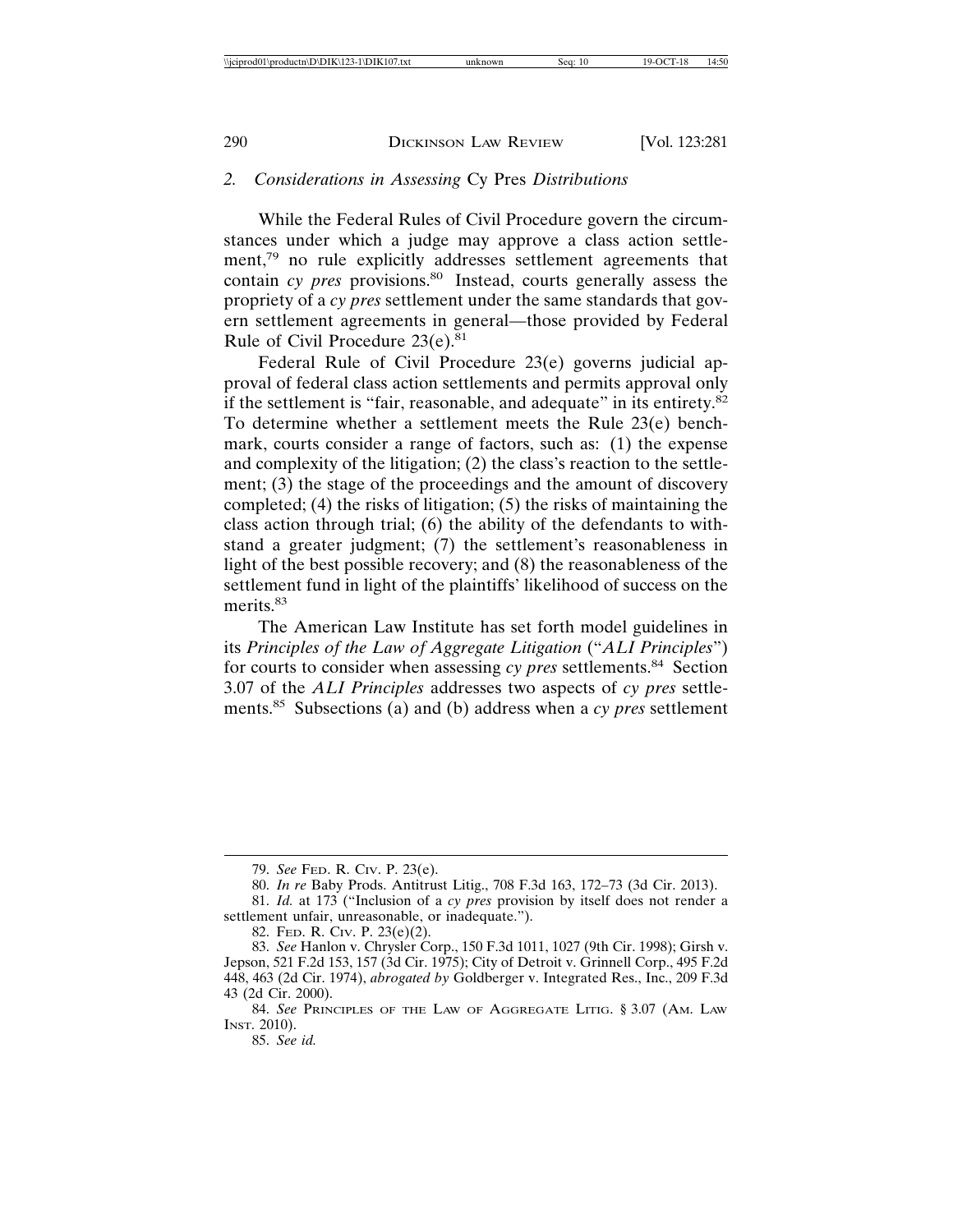is proper—the triggering requirement.<sup>86</sup> Subsection (c) addresses the type of recipient that is proper—the nexus requirement.<sup>87</sup>

The *ALI Principles* embody a strong preference for direct distribution to class members and deem *cy pres* settlements appropriate only when direct distribution is not "feasible."<sup>88</sup> Infeasibility occurs when "class members cannot be reasonably identified" or when distribution would not be "economically viable."<sup>89</sup> Courts that have adopted the "economic viability" test require a settlement's proponent to show that the cost of individual distribution, including the costs of locating class members, outweighs the value of individual awards.<sup>90</sup>

The *ALI Principles* provide that once a court deems a *cy pres* distribution proper, it must determine whether the *cy pres* recipient's interests "reasonably approximate those being pursued by the class."91 A court may direct a *cy pres* distribution to a party whose

(b) If the settlement involves individual distributions to class members and funds remain after distributions (because some class members could not be identified or chose not to participate), the settlement should presumptively provide for further distributions to participating class members unless the amounts involved are too small to make individual distributions economically viable or other specific reasons exist that would make such further distributions impossible or unfair.

*Id.* § 3.07(a)–(b).

87. Section 3.07(c) of the *ALI Principles* provides:

(c) If the court finds that individual distributions are not viable based upon the criteria set forth in subsections (a) and (b), the settlement may utilize a *cy pres* approach. The court, when feasible, should require the parties to identify a recipient whose interests reasonably approximate those being pursued by the class. If, and only if, no recipient whose interests reasonably approximate those being pursued by the class can be identified after thorough investigation and analysis, a court may approve a recipient that does not reasonably approximate the interests being pursued by the class.

*Id.* § 3.07(c).

88. *Id.* § 3.07, cmt. a.

89. *Id.*

90. *See, e.g.*, Lane v. Facebook, Inc., 696 F.3d 811, 817–21 (9th Cir. 2012) (finding distribution of a settlement fund of \$6.5 million to a class of over 3.6 million members infeasible because individual payments would have been *de minimis*).

91. PRINCIPLES OF THE LAW OF AGGREGATE LITIG. § 3.07(c).

<sup>86.</sup> Section 3.07(a)–(b) of the *ALI Principles* provides:

A court may approve a settlement that proposes a *cy pres* remedy even if such a remedy could not be ordered in a contested case. The court must apply the following criteria in determining whether a *cy pres* award is appropriate:

<sup>(</sup>a) If individual class members can be identified through reasonable effort, and the distributions are sufficiently large to make individual distributions economically viable, settlement proceeds should be distributed directly to individual class members.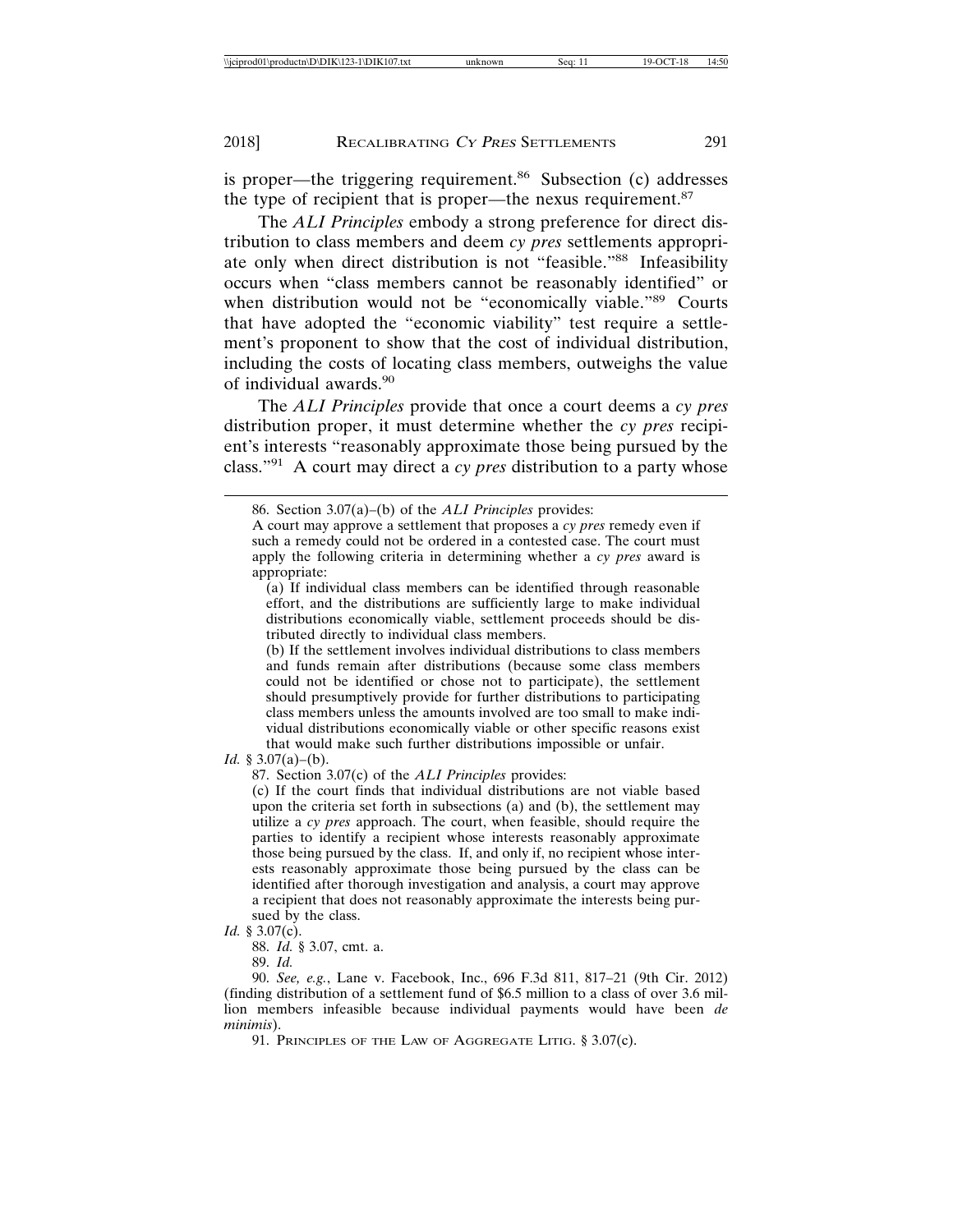interests do not "reasonably approximate" the interests of the class only if it cannot identify a "reasonably approximate" party after "thorough investigation and analysis."92 While most courts require some nexus between the interests of the class and the interests of the *cy pres* recipient,<sup>93</sup> others seemingly pay mere lip service to the nexus requirement.94 Even still, other courts have suggested that the nexus requirement may be unnecessary altogether.95 And as *cy pres* settlements become more common,<sup>96</sup> the inconsistent approaches to these issues will only foster more confusion. The mounting pressure of these considerations clearly necessitates a recalibration of *cy pres* settlements.

#### III. ANALYSIS OF THE CIRCUIT SPLIT AND A PROPOSED **SOLUTION**

Courts must consider two general questions when deciding whether to approve a *cy pres* settlement. First, a court must determine whether the circumstances trigger a justifiable use of *cy pres*. 97 Second, a court must assess whether the *cy pres* recipients are appropriate.98 Taking a holistic view, courts consider both questions to determine whether the settlement is "fair, reasonable, and adequate."99

94. *See In re* Google Referrer Header Privacy Litig., 869 F.3d 737, 746–47 (9th Cir. 2017) (approving a *cy pres* distribution to plaintiff counsel's alma mater in an internet privacy action). *But see* Six (6) Mexican Workers v. Ariz. Citrus Growers, 904 F.2d 1301, 1308–09 (9th Cir. 1990) (finding the interests of a humanitarian organization working in the region from which class members immigrated too remote from the interests of class members in a migrant rights action).

95. *See* Hughes v. Kore of Ind. Enter., 731 F.3d 672, 676 (7th Cir. 2013) ("When there's not even an indirect benefit to the class . . . , the '*cy pres*' remedy . . . is purely punitive.").

96. Redish et al., *supra* note 19, at 653.

97. *See In re* Pharm. Indus. Average Wholesale Price Litig., 588 F.3d 24, 34 (1st Cir. 2009) (discussing cases where courts have found circumstances that trigger a justifiable use of *cy pres*).

98. *See In re* BankAmerica Corp. Sec. Litig, 775 F.3d 1060, 1067 (8th Cir. 2015) (noting that a district court must find that the recipient of a *cy pres* distribution will benefit the class before it may approve a *cy pres* settlement); *In re* Lupron Mktg. & Sales Practices Litig., 677 F.3d 21, 33 (1st Cir. 2012) (noting that the *cy pres* recipient must reasonably approximate the interests of the class).

99. FED. R. CIV. P. 23(e)(2); *see In re* Baby Prods. Antitrust Litig., 708 F.3d 163, 172–73 (3d Cir. 2013) ("[A]pproval is warranted when the court finds that the settlement, taken as a whole, is 'fair, reasonable, and adequate' from the perspective of the class." (quoting FED. R. CIV. P.  $23(e)(2)$ )).

<sup>92.</sup> *Id.*

<sup>93.</sup> *See, e.g.*, *In re* Airline Ticket Comm'n Antitrust Litig. Travel Network, 268 F.3d 619, 625–26 (8th Cir. 2001) (finding distribution of *cy pres* funds to a law school in an antitrust action concerning caps on ticket commission did not reasonably approximate the interests of the class).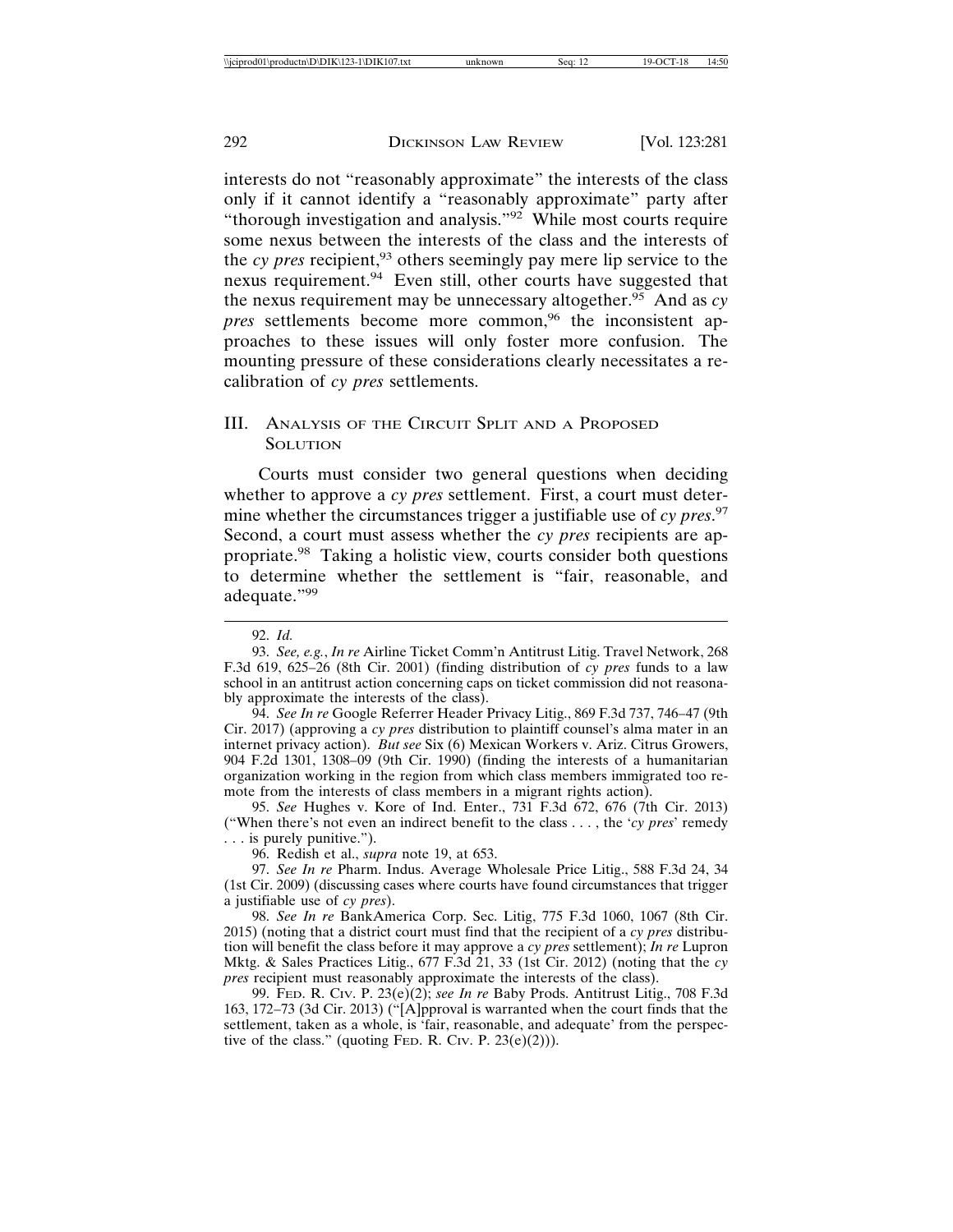Both types of *cy pres* settlements trigger when the settlement fund is "non-distributable."100 For part *cy pres* settlements, a settlement fund is non-distributable when monies remain unclaimed after the individual claims process has elapsed.101 For *cy pres*-only settlements, courts deem a settlement fund non-distributable when the cost of distribution to the class outweighs the value of the individual awards.102

Generally, a *cy pres* recipient is appropriate if it constitutes the "next best" recipient.<sup>103</sup> That determination requires courts to consider whether a "substantial nexus" between the interests of the recipient and the interests of the class exists.104 Courts often examine the nature of the recipient's work to determine whether the class will actually benefit from the distribution.<sup>105</sup> Both the mission<sup>106</sup> and geographic scope $107$  of the recipient's work factor into this inquiry. Some courts consider the objectives of the statutes underlying the plaintiffs' claims.108 Even still, some courts have seemingly abandoned the "next best" recipient principle altogether,<sup>109</sup> and

101. *See, e.g.*, Powell v. Georgia-Pacific Corp., 119 F.3d 703, 706–07 (8th Cir. 1997) (finding that the trial court did not abuse its discretion when it approved a *cy pres* distribution of unclaimed funds after all individual claims had been satisfied).

102. *See, e.g.*, Lane v. Facebook, Inc., 696 F.3d 811, 825 (9th Cir. 2012) (affirming the district court's approval of a *cy pres*-only settlement on the grounds that individual awards would be *de minimis*).

103. *See, e.g.*, Nachshin v. AOL, LLC, 663 F.3d 1034, 1036 (9th Cir. 2011); Masters v. Wilhelmina Model Agency, Inc., 473 F.3d 423, 436 (2d Cir. 2007).

104. *See, e.g.*, *Lane*, 696 F.3d at 822 ("[A] district court should not approve a *cy pres* distribution unless it bears a substantial nexus to the interests of the class members.").

105. *See* Six (6) Mexican Workers v. Ariz. Citrus Growers, 904 F.2d 1301, 1309 (9th Cir. 1990) (finding the *cy pres* distribution did not adequately target the plaintiff class).

106. *Id.* (finding distribution improper because the interests of the *cy pres* recipient, an organization devoted to providing humanitarian aid, did not align with the interest of a class made up of farm laborers).

107. *See, e.g.*, Houck v. Folding Carton Admin. Comm., 881 F.2d 494, 502 (7th Cir. 1989) (remanding for the district court to consider to some degree a "broader nationwide use of its *cy pres* discretion" because the case involved nationwide harm).

108. *See Nachshin*, 663 F.3d at 1036 ("*Cy pres* distributions must account for . . . the objectives of the underlying statutes . . . ."); *In re* Airline Ticket Comm'n Antitrust Litig. Travel Network, 307 F.3d 679, 683 (8th Cir. 2002) (explaining that a proper *cy pres* recipient should relate to the statutory injury).

109. *See, e.g.*, *In re* Motorsports Merch. Antitrust Litig., 160 F. Supp. 2d 1392, 1396–99 (N.D. Ga. 2001) (distributing \$1.85 million from a price-fixing class action settlement relating to merchandise sold at professional stock car races to a children's hospital); Superior Beverage Co., Inc. v. Owens-Illinois, Inc., 827 F. Supp.

<sup>100.</sup> *See, e.g.*, *In re* Google Referrer Header Privacy Litig., 869 F.3d 737, 741 (9th Cir. 2017) ("[T]he *cy pres* doctrine permits a court to distribute . . . nondistributable portions of a class action settlement fund to the 'next best' class of beneficiaries for the indirect benefit of the class.").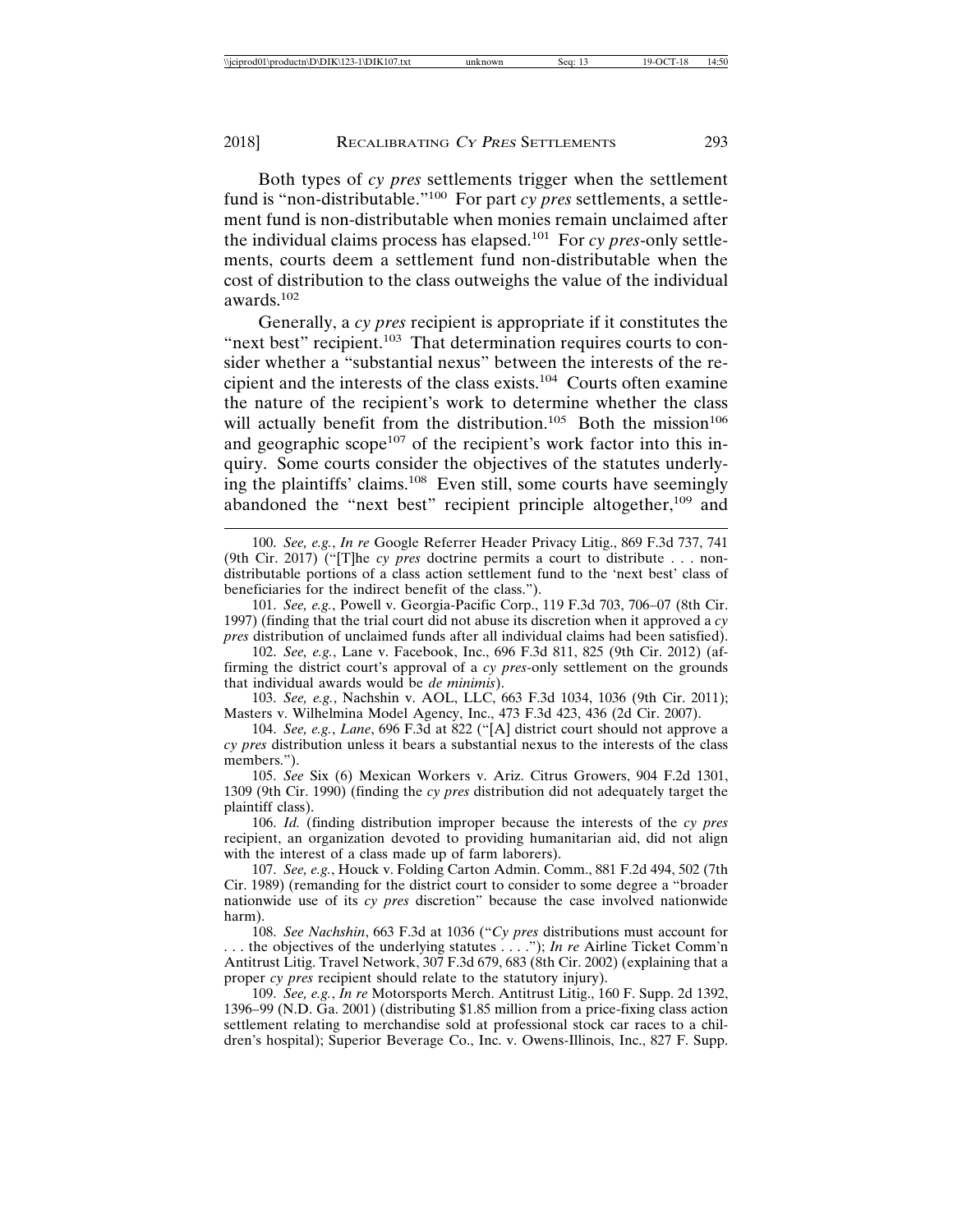others have opined that the recipient's identity is irrelevant so long as the settlement functions as a deterrent.<sup>110</sup>

A court's particular stance toward the theory behind the doctrine's importation into the class action context influences its approach to both questions—that is, whether the circumstances trigger the use of *cy pres* and whether the *cy pres* recipients are appropriate.111 The *cy pres* doctrine emerged within the class action settlements context to strike a balance between two competing objectives: compensation and deterrence.<sup>112</sup>

Compensating small individual harms is a primary objective of the class action, particularly where the cost of individual litigation would outweigh the value of recovery.<sup>113</sup> Escheatment undermines the compensation objective because the benefit of the settlement distributes to persons whom the defendant has not harmed.<sup>114</sup>

Class actions also serve a deterrence objective.<sup>115</sup> While government agencies properly deter misconduct consistent with the law,<sup>116</sup> the Supreme Court has acknowledged that the class action device provides a mechanism by which private parties can seek remedies for injuries that have gone unaddressed by the govern-

111. *Compare In re* Baby Prods. Antitrust Litig., 708 F.3d 163, 174 (3d Cir. 2013) (emphasizing the importance of assessing the "degree of direct benefit provided to the class" when deciding whether to approve a *cy pres* settlement), *with Hughes*, 731 F.3d at 677–78 (suggesting a preference for *cy pres* due to its ability to preserve the deterrent objective of class actions).

112. *In re Baby Prods.*, 708 F.3d at 172; *see generally* Shepherd, *supra* note 10 (arguing that incorporating the *cy pres* doctrine into the context of class action settlements would offset the undermining effects of escheatment and reversion).

113. *See, e.g.*, Eisen v. Carlisle & Jacquelin, 417 U.S. 156, 161 (1974) (finding that "[e]conomic realities" sometimes demand that an individual's claim be asserted through the class action device to compensate individuals for minor injuries).

114. *In re Baby Prods.*, 708 F.3d at 172.

115. *See, e.g.*, *Hughes*, 731 F.3d at 677 ("A class action, like litigation in general, has a deterrent as well as a compensatory objective."); Blackie v. Barrack, 524 F.2d 891, 903 (9th Cir. 1975) ("The availability of the class action to redress such frauds has been consistently upheld . . . in large part because of the substantial role that the deterrent effect of class actions plays in accomplishing the objectives of the securities laws.") (citations omitted).

116. *See, e.g.*, William B. Rubenstein, *On What a Private Attorney General Is—And Why It Matters*, 57 VAND. L. REV. 2129, 2139 (2004) ("[P]rivate attorneys represent individual clients with private interests while public attorneys represent the citizenry at large pursuing their public interest.").

<sup>477, 480 (</sup>N.D. Ill. 1993) (awarding \$2 million from an antitrust class action settlement to an art museum, the American Jewish Congress, a public television station, and the ACLU).

<sup>110.</sup> *See* Hughes v. Kore of Ind. Enter., 731 F.3d 672, 676 (7th Cir. 2013).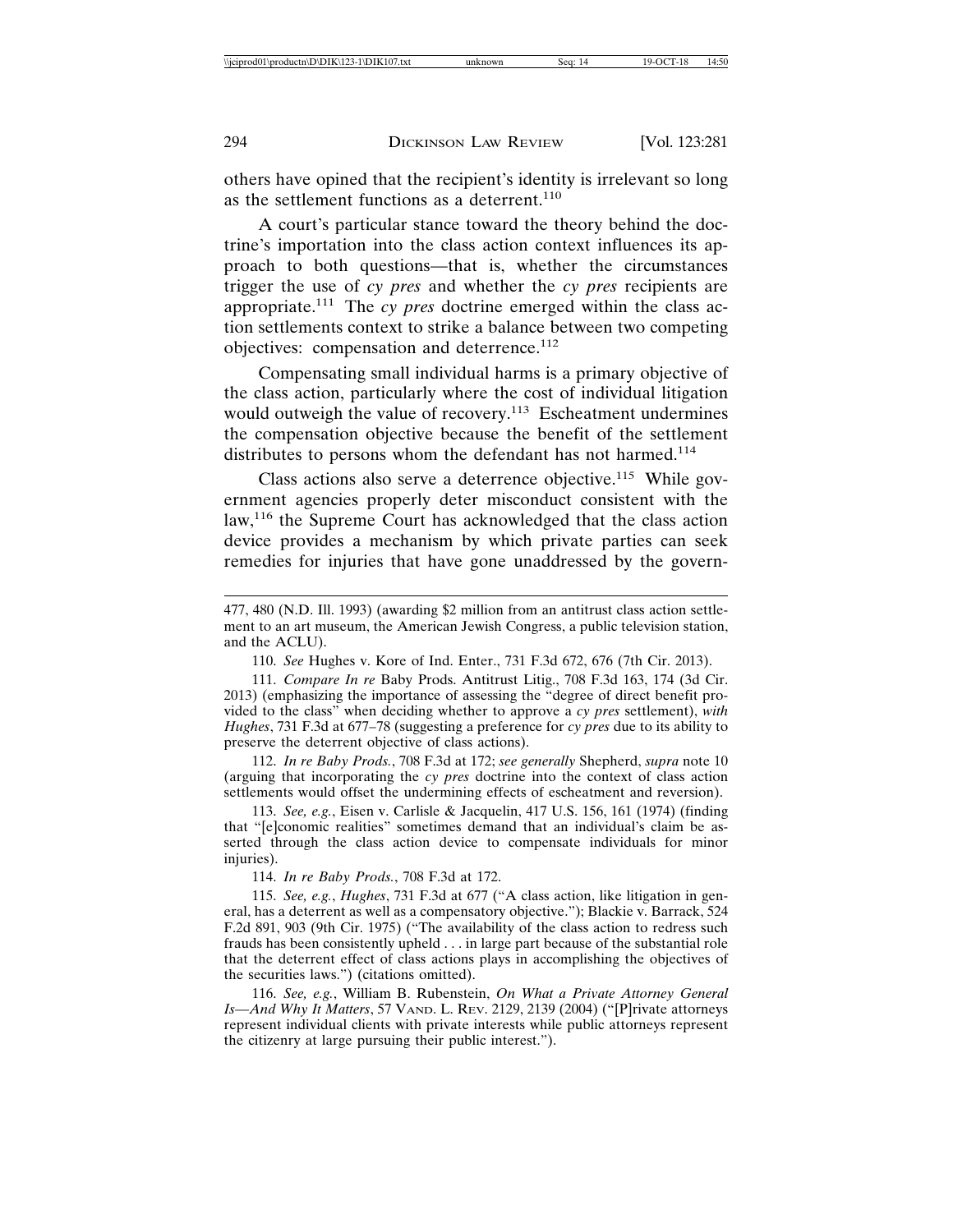ment regulatory system.<sup>117</sup> Reversion undermines deterrence by allowing defendants to "walk[] away from the litigation scot-free."<sup>118</sup>

While the *cy pres* doctrine theoretically preserves both objectives,119 courts approach *cy pres* settlements with unspoken preference for one objective to the other's detriment.<sup>120</sup> An examination of divergent judicial rationales reveals the nature of this unspoken favoritism.121

#### *A. Courts that Favor the Compensation Objective*

#### *1. The Third Circuit's "Degree of Direct Benefit" Test*

The Third Circuit considered the propriety of *cy pres* settlements for the first time in 2013.122 In *In re Baby Products Antitrust Litigation*, 123 the court reviewed a trial court's approval of a part *cy pres* settlement arising from a price-fixing lawsuit.<sup>124</sup> The settlement agreement required the defendants to deposit \$35.5 million into a settlement fund for distribution through an individual claims process and mandated the disposal of unclaimed funds through *cy pres*. 125 The agreement allowed both parties to recommend up to two potential *cy pres* recipients, but it gave the court the power to choose the unclaimed funds' destination.<sup>126</sup>

The agreement entitled individual claimants to different levels of compensation based on the documentation they submitted.<sup>127</sup> The trial court estimated that the class would receive approximately \$8.1 million of the settlement fund through individual distribu-

<sup>117.</sup> Deposit Guar. Nat'l Bank v. Roper, 445 U.S. 326, 339 (1980) ("The aggregation of individual claims in the context of a classwide suit is an evolutionary response to the existence of injuries unremedied by the regulatory action of government.").

<sup>118.</sup> *Hughes*, 731 F.3d at 676.

<sup>119.</sup> *In re Baby Prods.*, 708 F.3d at 172 ("*Cy pres* distributions . . . preserve the deterrent effect, but . . . more closely tailor the distribution to the interests of class members, including those absent members who have not received individual distributions.").

<sup>120.</sup> *Compare In re Baby Prods*., 708 F.3d at 174 (emphasizing the importance of assessing the "degree of direct benefit provided to the class" when deciding whether to approve a *cy pres* settlement), *with Hughes*, 731 F.3d at 677–78 (suggesting a preference for *cy pres* due to its ability to preserve the deterrent objective of class actions).

<sup>121.</sup> *Infra* Part III.D.

<sup>122.</sup> *See In re Baby Prods.*, 708 F.3d at 171.

<sup>123.</sup> *In re* Baby Prods. Antitrust Litig., 708 F.3d 163 (3d Cir. 2013).

<sup>124.</sup> *Id.* at 170.

<sup>125.</sup> *Id.*

<sup>126.</sup> *Id.*

<sup>127.</sup> *Id.* at 170–71.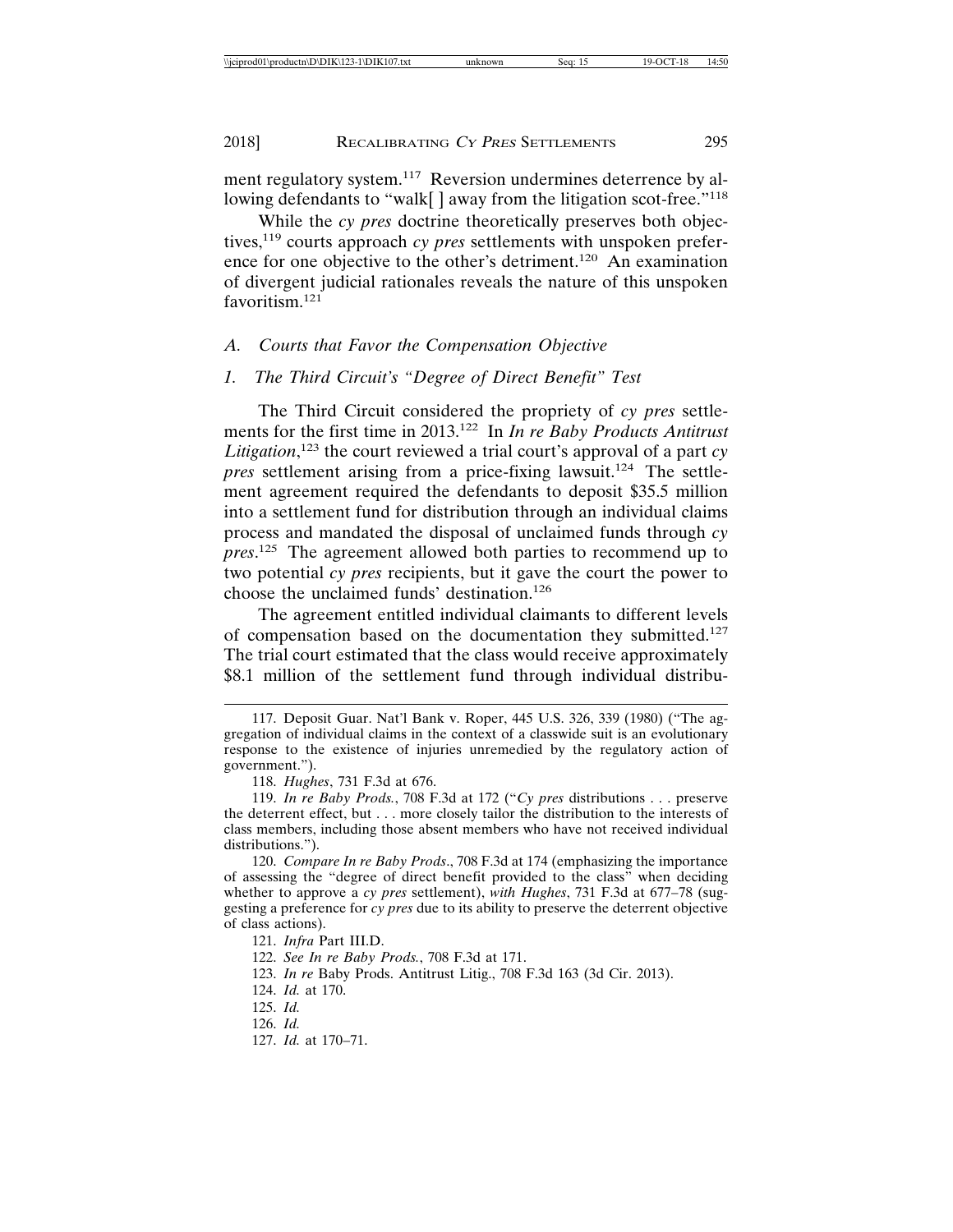tions.128 However, on review, the Third Circuit found that the class would actually receive roughly \$3 million because the majority of claimants were only eligible for the lowest level of compensation a fact that the trial court was unaware of when it approved the settlement.<sup>129</sup>

The Third Circuit held that part *cy pres* settlements are permissible disposal methods for unclaimed settlement funds so long as the approving court directs the distribution to a third party that will use the award for "a purpose related to the class injury."<sup>130</sup> However, the court reversed the district court's decision, finding that the district court based its approval of the settlement on insufficient facts regarding the true amount of funds being distributed directly to the class.<sup>131</sup> The court further highlighted its preference for direct distributions132 and emphasized that any settlement must be fair, reasonable, and adequate from the perspective of the class as a whole.<sup>133</sup>

The court also seized the opportunity to add an additional inquiry to the analysis it had previously established for approving class action settlements: the "degree of direct benefit" that the settlement provides to the class.<sup>134</sup> That additional inquiry, together with the court's mandate that *cy pres* distributions "be used for a purpose related to the class injury,"135 arguably reflects the court's preference for preserving the compensation objective.<sup>136</sup>

The degree-of-direct-benefit test has impeded the use of *cy pres* within the Third Circuit.137 For example, in *Johnson v. Famous Dave's of America, Inc.*, 138 a district court denied a *cy pres*-only settlement even after several attempts to distribute the settlement

135. *Id.* at 172.

136. *See infra* Part III.D.

137. *See* Johnson v. Famous Dave's of Am., Inc., No. 12-344, 2013 WL 12149707, at \*2 (E.D. Pa. Mar. 7, 2013) (denying approval of a *cy pres*-only settlement based on the Third Circuit's degree-of-direct-benefit test).

138. Johnson v. Famous Dave's of Am., Inc., No. 12-344, 2013 WL 12149707 (E.D. Pa. Mar. 7, 2013).

<sup>128.</sup> *Id.* at 171.

<sup>129.</sup> *Id.*

<sup>130.</sup> *Id.* at 172.

<sup>131.</sup> *Id.* at 175.

<sup>132.</sup> *Id.* at 173.

<sup>133.</sup> *In re Baby Prods.*, 708 F.3d at 174.

<sup>134.</sup> *Id.* The court found several factors relevant to this inquiry, including "the number of individual awards compared to both the number of claims and the estimated number of class members, the size of the individual awards compared to claimants' estimated damages, and the claims process used to determine individual awards." *Id.*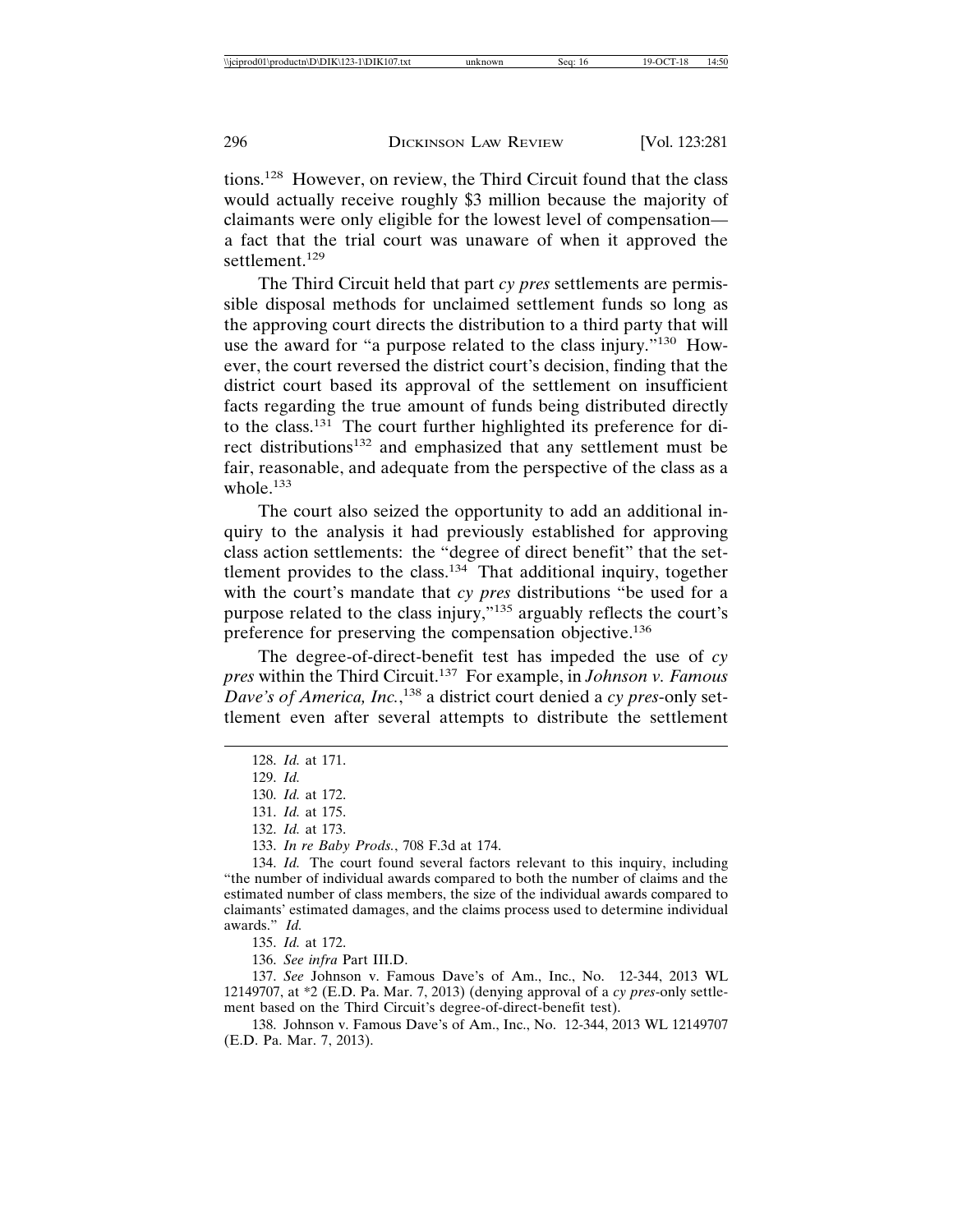funds directly to the class failed.139 The district court acknowledged that the proposed *cy pres* distribution resulted from the class's failure to submit any valid claims.140 However, it nevertheless deemed the settlement invalid in light of the *Baby Products* decision because none of the funds would go to the "direct benefit to the class."141

More recently, a district court in the Third Circuit ostensibly sidestepped the degree-of-direct-benefit test altogether.142 In *In re Google Inc. Cookie Placement Consumer Privacy Litigation*, 143 the United States District Court for the District of Delaware approved a \$5.5 million *cy pres*-only settlement in an electronic privacy suit involving millions of potential class members.<sup>144</sup> In its opinion, the court did not mention the degree to which the class would benefit from the settlement.<sup>145</sup> Instead, the court deemed a factual distinction from *Baby Products* sufficient to render the decision inapplicable.146 Rather than following the circuit's governing test, the court adopted an analysis commonly employed in other circuits;<sup>147</sup> it examined whether the *cy pres* distributions bore a "direct and substantial nexus to the interests of absent class members."<sup>148</sup>

#### *2. The Eighth Circuit's Strict Adherence to the "Next Best Recipient" Principle*

The Eighth Circuit has expressed skepticism toward the legitimacy of applying the *cy pres* doctrine to class action settlements.<sup>149</sup> Such skepticism has materialized in decisions that severely limit the use of *cy pres* settlements.150 In *In re BankAmerica Corporation*

143. *In re* Google Inc. Cookie Placement Consumer Privacy Litig., No. 12–MD–2358 (SLR), 2017 WL 446121 (D. Del. Feb. 2, 2017).

147. *See, e.g.*, Nachshin v. AOL, LLC, 663 F.3d 1034, 1036 (9th Cir. 2011).

148. *In re Google Inc.*, 2017 WL 446121, at \*4.

150. *See id.* at 1063–67.

<sup>139.</sup> *Id.* at \*2.

<sup>140.</sup> *Id.* ("[T]he Court is sympathetic to concerns about . . . the difficulty of identifying the class members . . . .").

<sup>141.</sup> *Id.*

<sup>142.</sup> *See In re* Google Inc. Cookie Placement Consumer Privacy Litig., No. 12–MD–2358 (SLR), 2017 WL 446121, at \*4–5 (D. Del. Feb. 2, 2017) (approving a *cy pres*-only settlement because the distributions bore a direct and substantial nexus to the interests of the class).

<sup>144.</sup> *Id.* at \*1, \*4.

<sup>145.</sup> *See id.* at \*1–5.

<sup>146.</sup> *Id.* at \*4.

<sup>149.</sup> *See In re* BankAmerica Corp. Sec. Litig., 775 F.3d 1060, 1065 (8th Cir. 2015) (noting the potential for abuses that arise from applying a trust law doctrine to the context of class action settlement).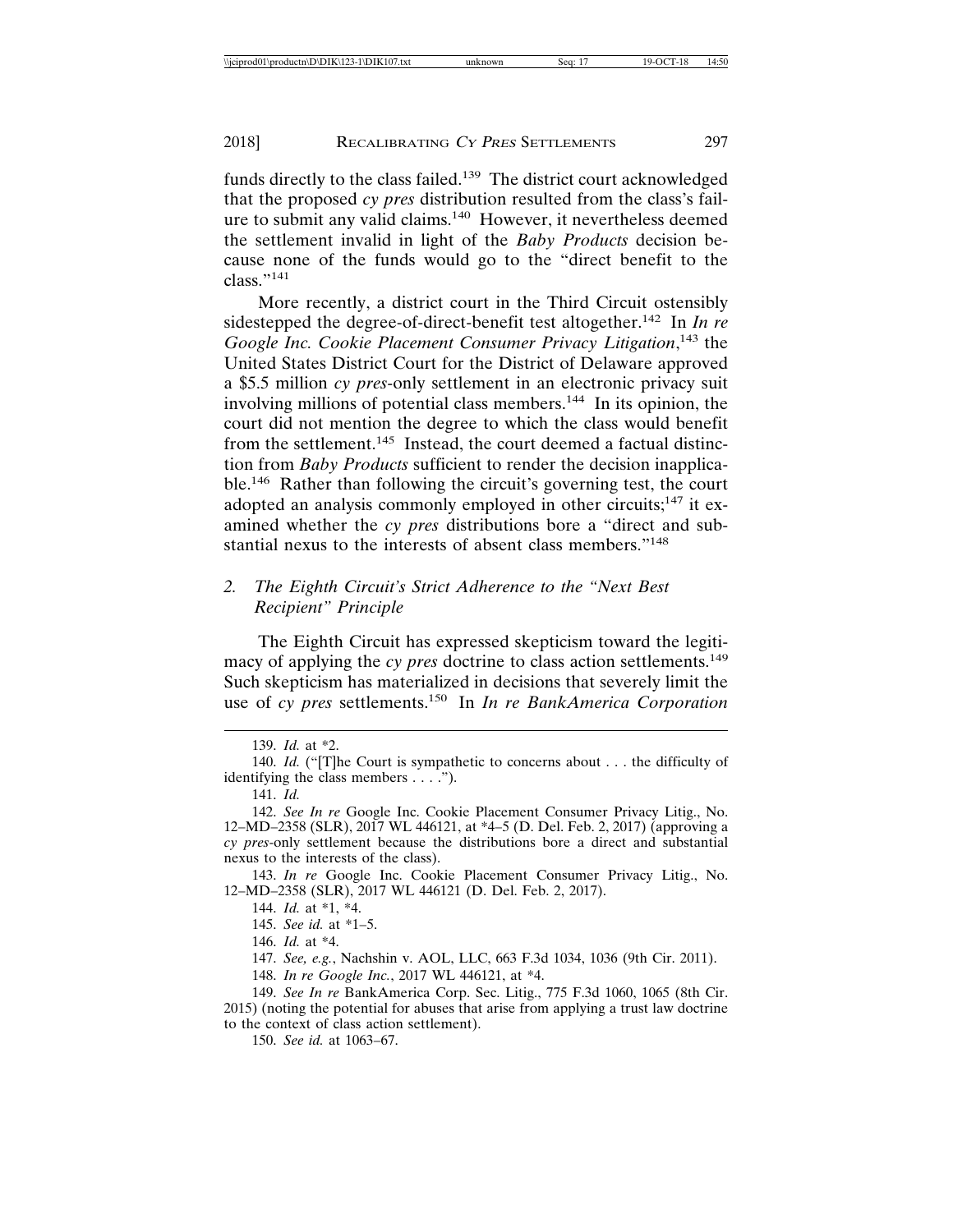Security Litigation,<sup>151</sup> the Eighth Circuit reversed a district court's approval of a part *cy pres* settlement which the parties proposed after two failed attempts to distribute the funds to the class.152

The lawsuit arose from alleged securities fraud claims, and the lower court initially resolved the case by approving a \$490 million settlement.<sup>153</sup> Approximately \$6.9 million remained in the settlement fund after the initial distribution in December 2004.154 After a second court-ordered distribution in April 2009, approximately \$2.4 million remained unclaimed.<sup>155</sup> After the second attempt to distribute the funds failed, the district court ordered the remainder of the funds to be disposed of via *cy pres*156 and designated a Missouri legal services organization whose work included representing victims of fraud as the recipient.157 The district court found that the organization was a satisfactory recipient because it served individuals in the geographic location where the majority of the victims resided and because the recipients would use the distribution to assist future victims of fraud.<sup>158</sup>

The Eighth Circuit found that the circumstances did not trigger an acceptable use of *cy pres*159 and that the *cy pres* recipient was inappropriate.160 Regarding the triggering requirement, the court found that *cy pres* settlements are permissible only when further individual distributions are not feasible.<sup>161</sup> The court explained that the feasibility inquiry "*must* be based *primarily* on whether 'the amounts involved are too small to make individual distributions economically viable.'"162 The court seemingly implied that the parties must make additional distributions to individuals whose claims had already been fully satisfied before they may consider a *cy pres* distribution.<sup>163</sup>

Regarding the nexus requirement, the court suggested that the Missouri legal services organization was not an acceptable recipient

158. *In re* Bank of Am. Corp. Sec. Litig., No. 4:99–MD–1264 (CEJ), 2013 WL 3212514, at \*4–5 (E.D. Mo. June 24, 2013).

159. *See In re BankAmerica Corp.*, 775 F.3d at 1064–66.

160. *Id.* at 1067.

161. *Id.* at 1064.

162. *Id.* at 1065 (second emphasis added) (quoting PRINCIPLES OF THE LAW OF AGGREGATE LITIG. § 3.07(c) (AM. LAW INST. 2010)).

163. *See id.* ("[A] *cy pres* distribution is not authorized by declaring . . . that 'all class members submitting claims have been satisfied in full.'").

<sup>151.</sup> *In re* BankAmerica Corp. Sec. Litig., 775 F.3d 1060 (8th Cir. 2015).

<sup>152.</sup> *Id.* at 1062, 1067.

<sup>153.</sup> *Id.* at 1062.

<sup>154.</sup> *Id.*

<sup>155.</sup> *Id.*

<sup>156.</sup> *Id.*

<sup>157.</sup> *Id.* at 1069 (dissenting opinion).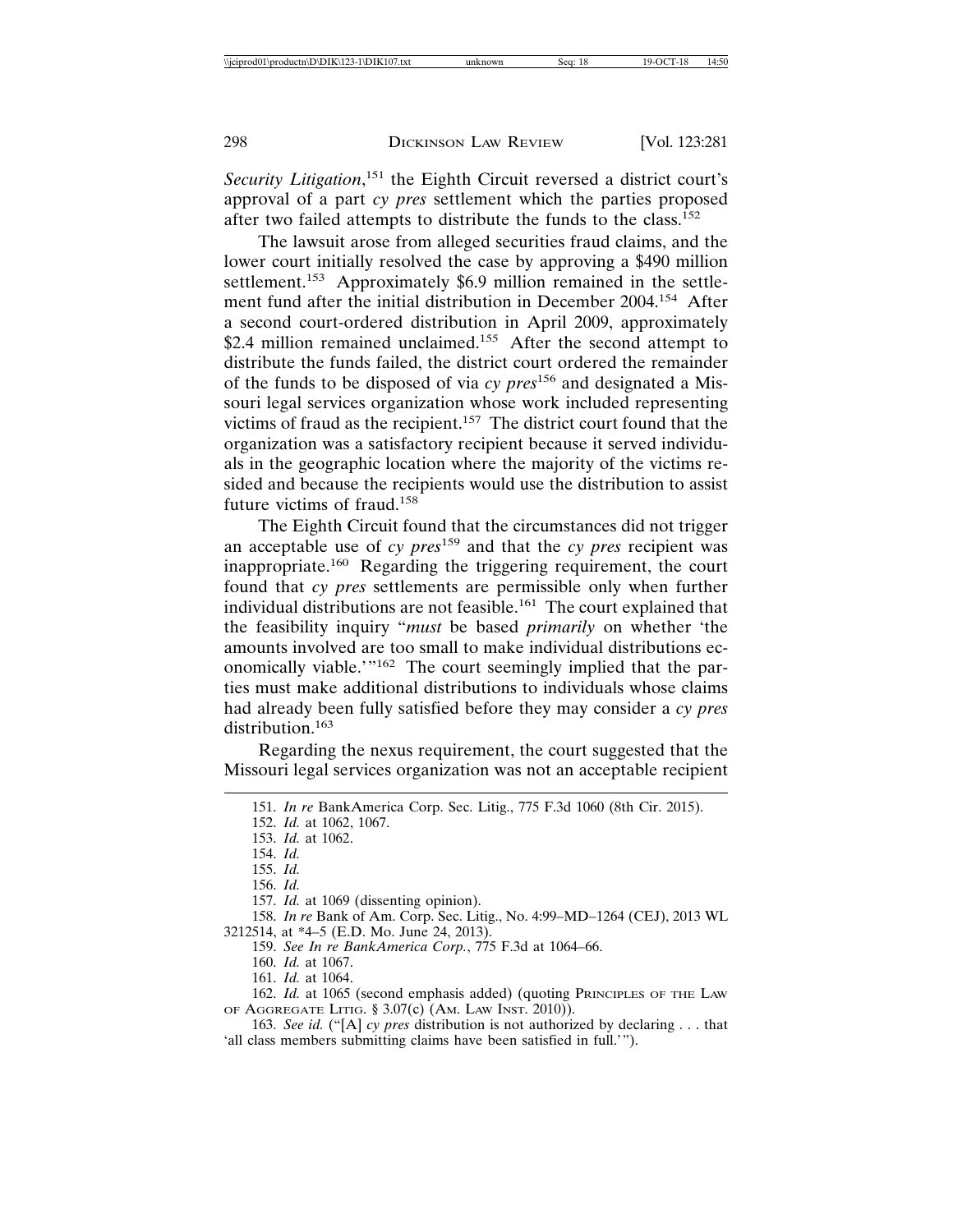because other organizations more "closely approximate[ ] the interests of the class."164 The court noted that a *cy pres* recipient must serve "a purpose as near as possible to the legitimate objectives underlying the lawsuit, the interests of class members, and the interests of those similarly situated."165 Although the organization's work focused on a geographic region where many of the class members lived<sup>166</sup> and assisted fraud victims,<sup>167</sup> the Eighth Circuit nevertheless directed the district court to select a recipient "more closely tailored to the interests of the class and the purposes of the underlying litigation."<sup>168</sup>

#### *B. Preserving Deterrence: The Seventh Circuit's "Purely Punitive" Approach*

The Seventh Circuit views *cy pres* remedies as "purely punitive."<sup>169</sup> In *Hughes v. Kore of Indiana Enterprise, Inc.*,<sup>170</sup> the court reversed a district court's decision to decertify a class based, in part, on a finding that the class members could recover more substantial damage awards through individual lawsuits.<sup>171</sup> The original class action lawsuit alleged that the defendants, two companies that owned ATMs, violated the Electronic Funds Transfer Act<sup>172</sup> when they failed to post certain notices on their ATMs.173 The statute entitles a plaintiff in an individual action to either actual damages $174$ or statutory damages "not less than \$100 nor greater than \$1,000."<sup>175</sup> The statute entitles the class in a class action to "such amount as the court may allow," but the amount may "not be more than the lesser of \$500,000 or 1 per centum of the net worth of the defendant."176 The parties had stipulated to limit damages to \$10,000—one percent of the defendants' net worth—and that more

169. Hughes v. Kore of Ind. Enter., 731 F.3d 672, 676 (7th Cir. 2013); Mirfasihi v. Fleet Mortg. Corp., 356 F.3d 781, 784 (7th Cir. 2004).

170. Hughes v. Kore of Ind. Enter., 731 F.3d 672 (7th Cir. 2013).

171. *Id.* at 675, 678.

172. 15 U.S.C. §§ 1693–1693r (2018) (establishing rights, liabilities, and responsibilities of participants in electronic fund and remittance transfer systems).

173. Hughes v. Kore. of Ind. Enter., No. 1:11-cv-1329-JMS-MJD, 2013 WL 3467320, at \*1 (S.D. Ind. July 10, 2013).

174. 15 U.S.C. § 1693m(a)(1).

175. *Id.* § 1693m(a)(2)(A).

176. *Id.* § 1693m(a)(2)(B).

<sup>164.</sup> *Id.* at 1067.

<sup>165.</sup> *Id.* (quoting *In re* Airline Ticket Comm'n Antitrust Litig., 307 F.3d 679, 682 (8th Cir. 2002)).

<sup>166.</sup> *In re* Bank of Am. Corp. Sec. Litig., No. 4:99–MD–1264 (CEJ), 2013 WL 3212514, at \*4 (E.D. Mo. June 24, 2013).

<sup>167.</sup> *See id.* at \*5.

<sup>168.</sup> *In re* BankAmerica Corp. Sec. Litig., 775 F.3d 1060, 1067 (8th Cir. 2015).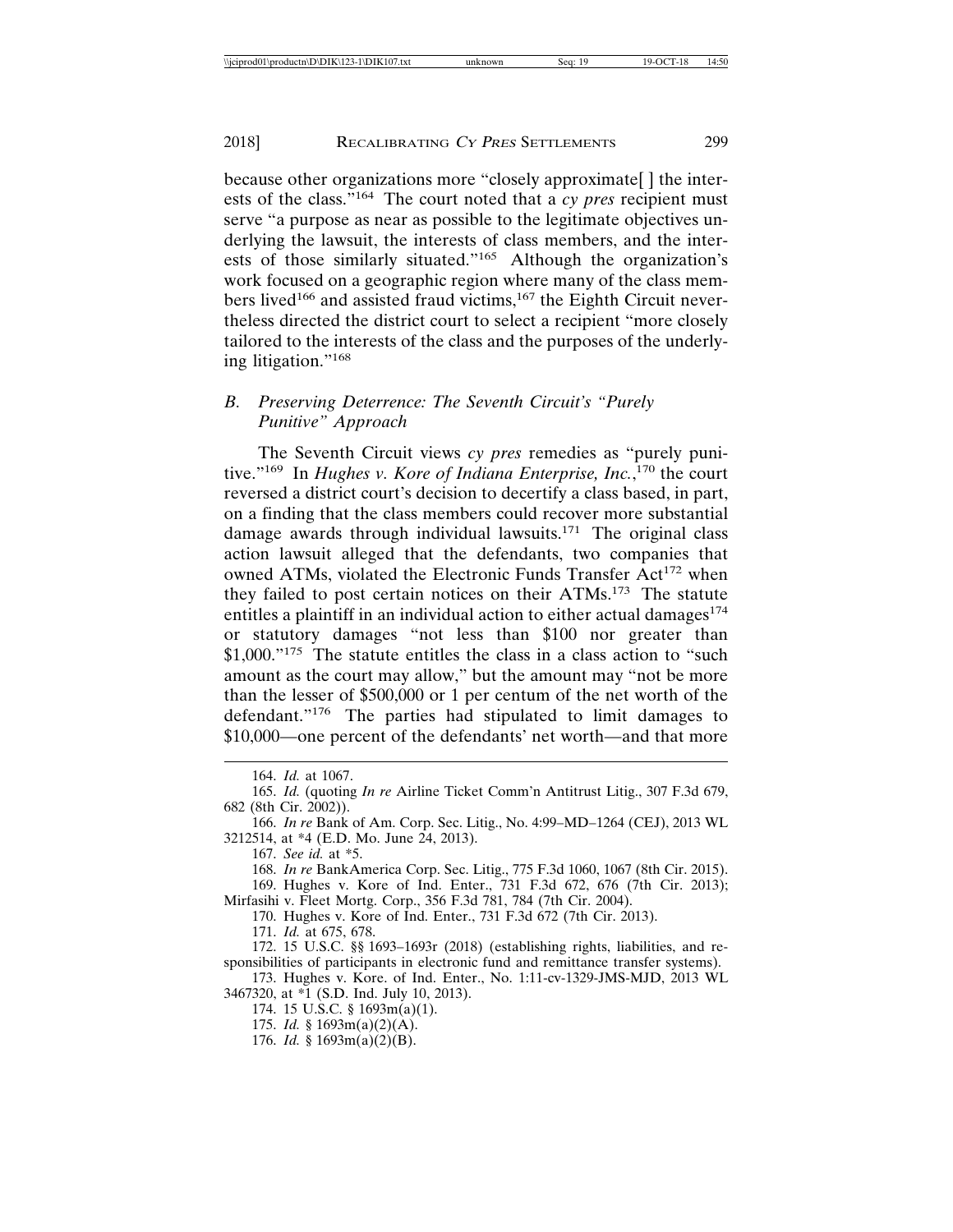than 2,800 transactions occurred in the relevant timeframe.177 The district court noted that if the number of transactions that occurred resulted in 2,800 class members, individual recovery would amount to approximately \$3.57.178 Because the minimum recovery in an individual action would have been substantially higher under the circumstances, the lower court found the case unfit for class action treatment.179

On review, the Seventh Circuit noted the unlikelihood of individual lawsuits in such a case given the relatively small recovery available.180 The Seventh Circuit also acknowledged that the individual awards expected to emerge from the class action were likely too small to incentivize class members to submit claims.181 However, the court also observed that the class action provides the ideal mechanism for asserting small individual claims.<sup>182</sup> The court explained that class actions serve both compensatory and deterrent objectives.183 It suggested that the damages sought in the case would likely "have a deterrent effect on future violations of the Electronic Funds Transfer Act by [the defendants] and others."<sup>184</sup>

The court then suggested that *cy pres* might provide the "best solution" to the settlement distribution issues.<sup>185</sup> In that instance, the court explained, application of *cy pres* was especially appropriate because it would preserve the deterrent value of the lawsuit, and because individual distribution would provide "no meaningful relief."186 Importantly, the court stated that "prevent[ing] the defendant from walking away from the litigation scot-free" justifies the application of the *cy pres* doctrine in the class action context.187 In the Seventh Circuit's view, *cy pres* distributions need not provide any indirect benefit to the class when the value of individual recovery is minimal because the settlement serves a "purely punitive" function.<sup>188</sup>

178. *Hughes*, 2013 WL 3467320, at \*7.

- 180. *Hughes*, 731 F.3d at 675.
- 181. *Id.*
- 182. *Id.* at 677.
- 183. *Id.*
- 184. *Id.* at 678.
- 185. *Id.* at 675.
- 186. *Id.*
- 187. *Id.* at 676.
- 188. *Id.*

<sup>177.</sup> Hughes v. Kore of Ind. Enter., 731 F.3d 672, 674 (7th Cir. 2013).

<sup>179.</sup> *Id.* at \*8.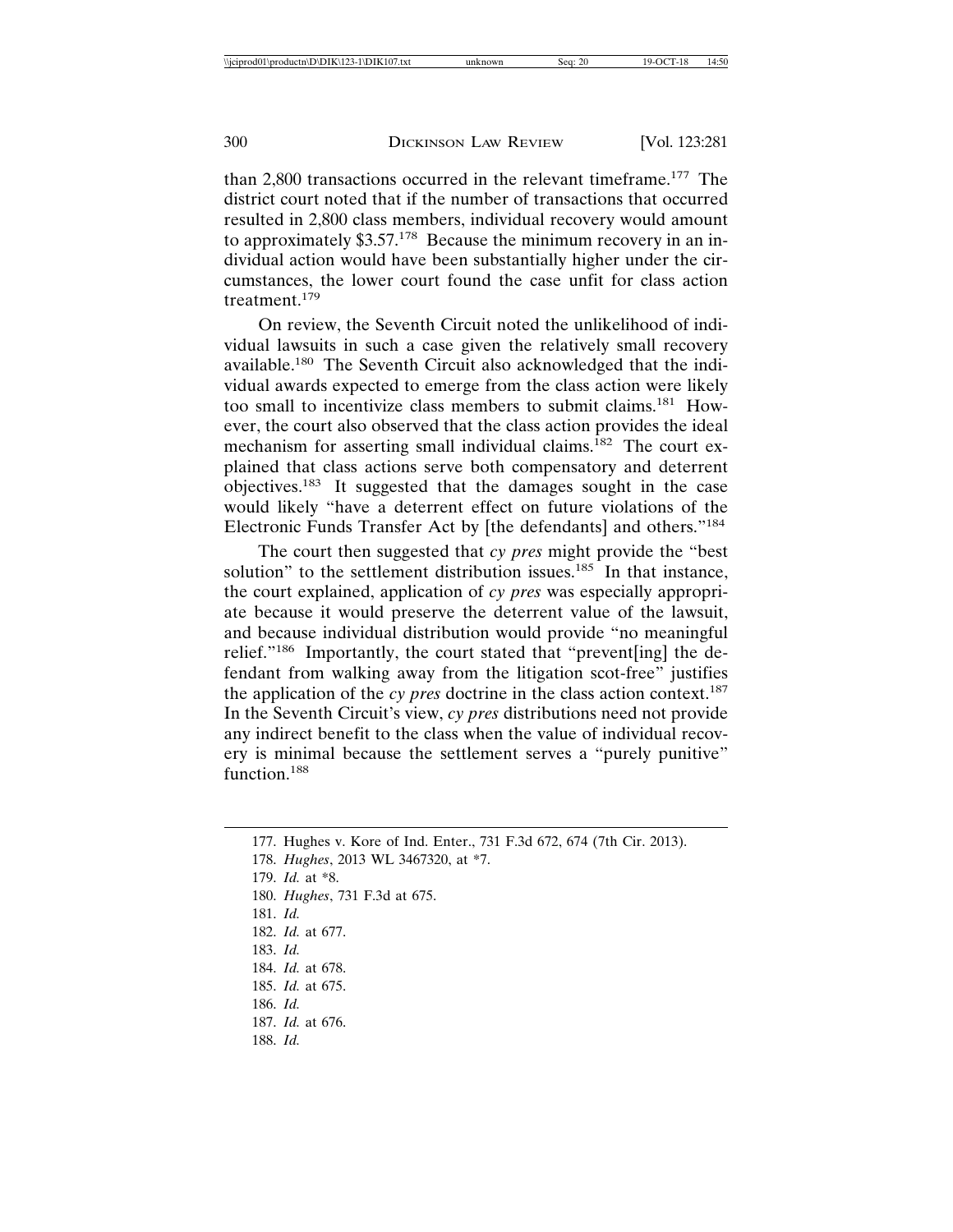#### *C. Linking* Cy Pres *to the Litigation: The Ninth Circuit's Approach*

The Ninth Circuit's approach to *cy pres* settlements emphasizes neither compensatory nor deterrent objectives, but instead focuses on the settlement's compatibility with the underlying litigation.<sup>189</sup> Under the Ninth Circuit's approach, *cy pres* provides a permissible means for disposing of "unclaimed or non-distributable" settlement funds.<sup>190</sup> The court deems settlement funds "non-distributable" when "the proof of individual claims would be burdensome or distribution of damages costly."191 For example, the court has found settlement funds "non-distributable" when the value of individual awards would be *de minimis*. 192

While the court requires *cy pres* distributions to constitute the "next best distribution,"<sup>193</sup> its interpretation of the "next best" principle is not as strict as some of its sister courts.194 In the Ninth Circuit's view, a *cy pres* recipient may qualify as the "next best distribution" if it "bears a substantial nexus to the interests of the class members."195 The court considers two factors when assessing the nexus requirement: the objectives of the statutes on which the plaintiffs base their claims and the interests of the silent class members.196

First, the court examines the objectives of the statutes on which the plaintiffs base their claims.197 For example, in *In re Google Referrer Header Privacy Litigation*, 198 the court found that organizations dedicated to Internet privacy were permissible *cy pres* recipients because the plaintiffs' claims arose out of alleged online privacy violations.199 By contrast, the court in *Nachshin v. AOL,*

194. *Compare id.*, *with In re* BankAmerica Corp. Sec. Litig., 775 F.3d 1060, 1067 (8th Cir. 2015).

195. *Lane*, 696 F.3d at 821.

196. *See In re Google*, 869 F.3d at 743 ("[W]e require *cy pres* awards to meet a 'nexus' requirement by being tethered to the objectives of the underlying statute and the interests of the silent class members.").

197. *Id.*

<sup>189.</sup> *See* Nachshin v. AOL, LLC, 663 F.3d 1034, 1039 (9th Cir. 2011) ("[*C*]*y pres* distribution[s] must be guided by (1) the objectives of the underlying statute(s) and (2) the interests of the silent class members.").

<sup>190.</sup> Lane v. Facebook, Inc., 696 F.3d 811, 819 (9th Cir. 2011).

<sup>191.</sup> *Id.*

<sup>192.</sup> *See In re* Google Referrer Header Privacy Litig., 869 F.3d 737, 741–42 (9th Cir. 2017).

<sup>193.</sup> Six (6) Mexican Workers v. Ariz. Citrus Growers, 904 F.2d 1301, 1308 (9th Cir. 1990).

<sup>198.</sup> *In re* Google Referrer Header Privacy Litig., 869 F.3d 737 (9th Cir. 2017).

<sup>199.</sup> *Id.* at 743–44.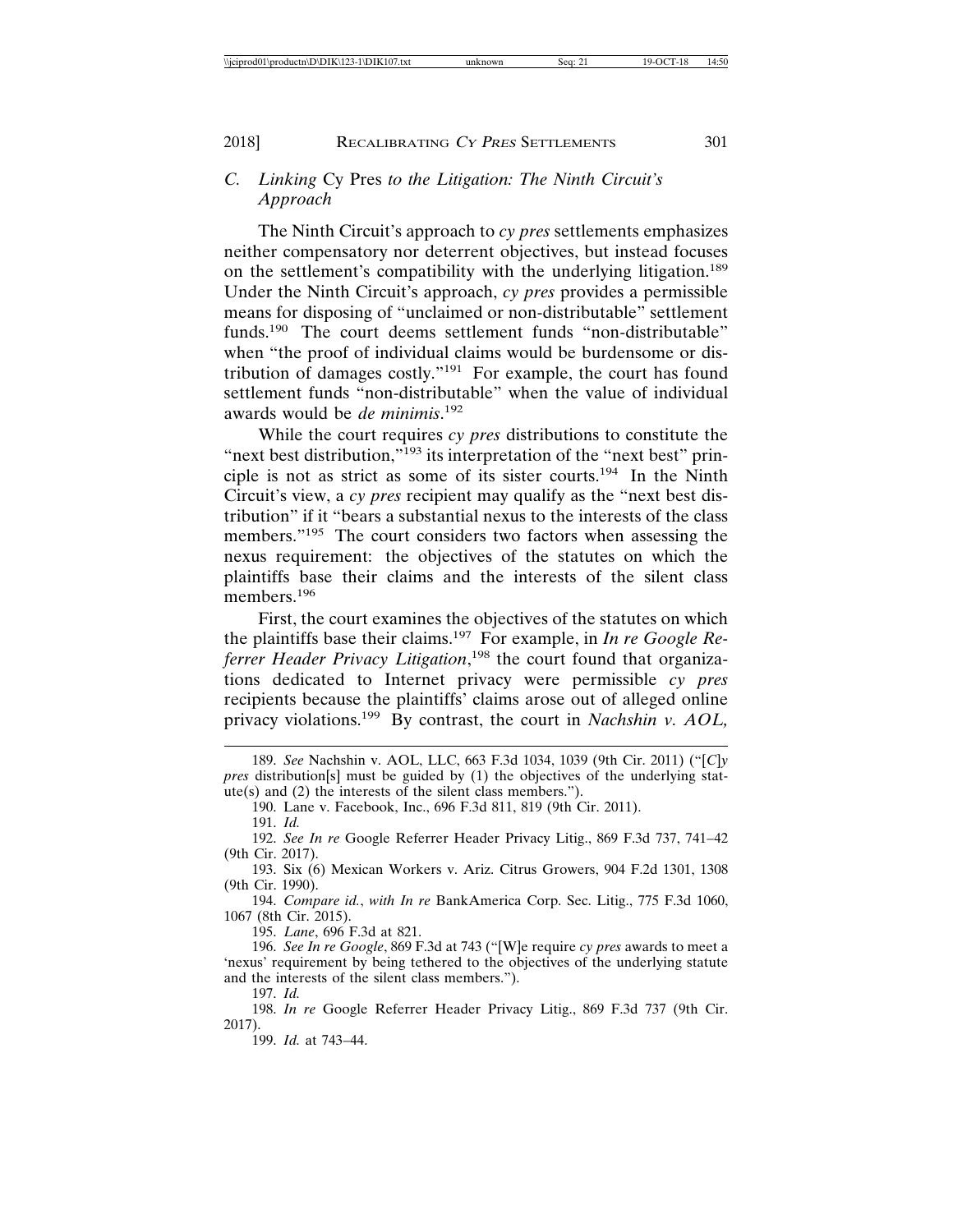*LLC*, 200 a case involving electronic communications privacy claims, found *cy pres* distributions to a legal aid organization, the Boys and Girls Club, and the Federal Judicial Center Foundation were improper because none of the recipients' work aligned with "the objectives of the underlying statutes on which [the plaintiffs based] their claims."201

Second, the court considers the interests of the silent class members.<sup>202</sup> The court determines whether the recipient's work serves common interests of the class as a whole.<sup>203</sup> It also examines the geographic scope of the recipient's work to ensure that the benefits derived from the settlement distribute across the class.<sup>204</sup>

#### *D. Assessing the Current State of* Cy Pres *Among the Circuits*

A thorough assessment of *cy pres* settlements should first take into account the theory behind the *cy pres* doctrine's application to the class action context.205 Courts imported the *cy pres* doctrine into class action settlements to preserve two unique objectives of the class action: compensation and deterrence.<sup>206</sup> Previously, alternative methods of disposing leftover settlement funds undermined both objectives.207 The *cy pres* doctrine provided a mechanism to dispose of non-distributable settlement funds while preserving an indirect benefit to injured parties $208$  and disincentivizing misconduct.209

Over time, however, the various approaches courts have taken to assess *cy pres* settlements have disturbed the balance that *cy pres* established.<sup>210</sup> Rather than using the *cy pres* doctrine to preserve the compensatory and deterrence objectives, courts tend to elevate the preservation of one objective over the other.<sup>211</sup> The Third Circuit's degree-of-direct-benefit test ensures that injured parties re-

203. *See Nachshin*, 663 F.3d at 1040.

204. *Id.*

205. *See* Shepherd, *supra* note 10, at 452 (proposing the use *cy pres* in class action settlements to balance the negative effects of other settlement distribution options).

206. *See id.*

207. *Id.*

208. *In re* Google Referrer Header Privacy Litig., 869 F.3d 741 (9th Cir. 2017).

209. Hughes v. Kore of Ind. Enter., 731 F.3d 672, 675–78 (7th Cir. 2013).

210. *Supra* Part III.A–C.

211. *Supra* Part III.A–C.

<sup>200.</sup> Nachshin v. AOL, LLC, 663 F.3d 1034 (9th Cir. 2011).

<sup>201.</sup> *Id.* at 1040.

<sup>202.</sup> *See* Lane v. Facebook, Inc., 696 F.3d 811, 821 (9th Cir. 2011).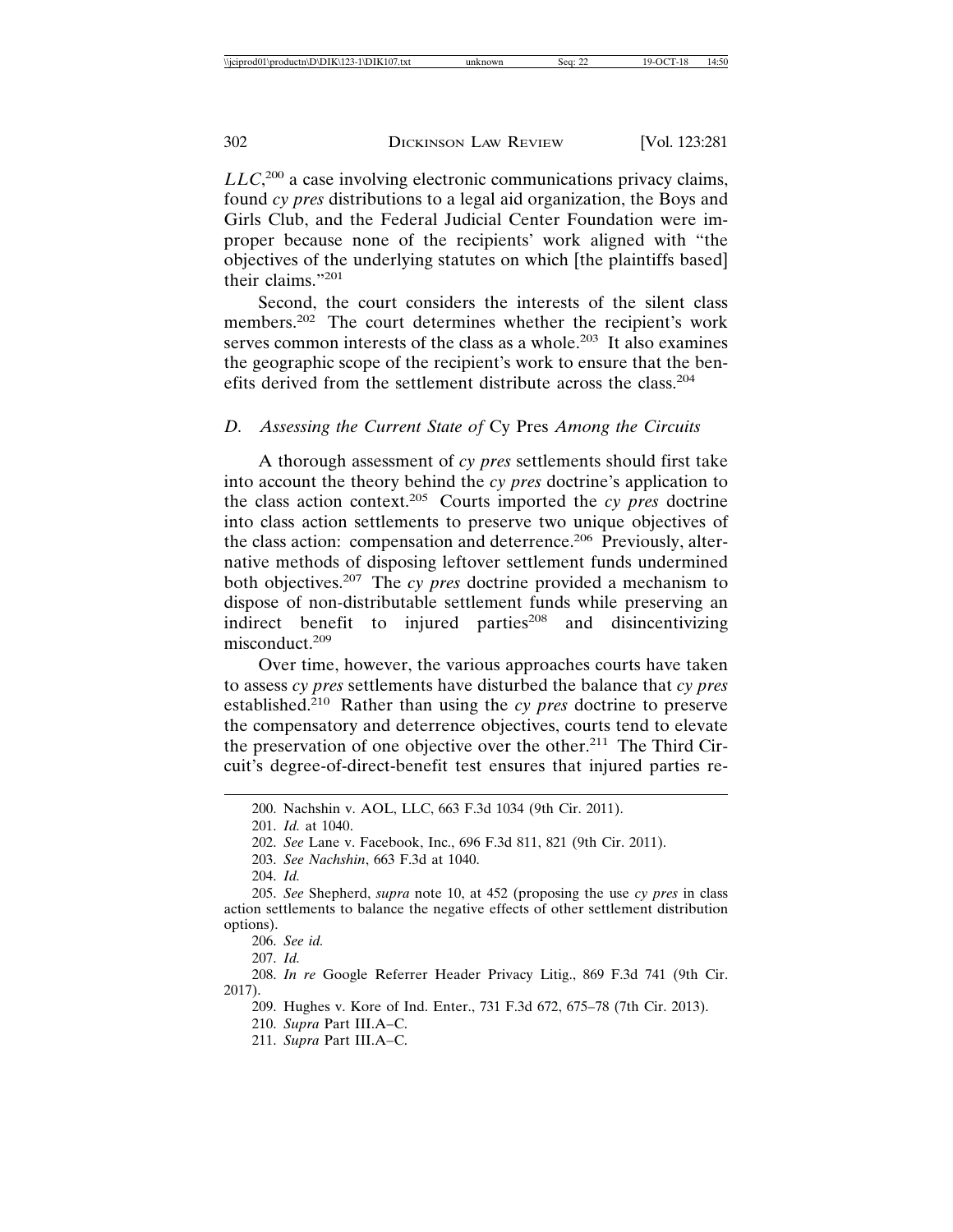ceive compensation for their injuries.212 But the test fails to account for situations where a recipient whose interests align with the class injury does not exist.<sup>213</sup> Nor does it leave room for situations where the class receives only minimal monetary benefits, <sup>214</sup> such as settlements that produce *de minimis* individual awards.

Similarly, the Eighth Circuit's strict adherence to the "next best recipient" principle preserves the compensation objective by requiring the parties to identify recipients that will provide the greatest benefit to the class.<sup>215</sup> Unfortunately, by demanding a near-perfect match, the court fails to account for situations in which a near-perfect match does not exist.216 The rigidity of the court's requirements diminishes deterrence, making it more likely that defendants will "walk[] away from the litigation scot-free." $217$ 

In contrast, the Seventh Circuit's "purely punitive" approach preserves the deterrence objective by facilitating class action suits with relatively insignificant individual recoveries.<sup>218</sup> But this approach risks opportunities for abuse that cause harm to the class.<sup>219</sup> Plaintiffs' attorneys might more willingly settle for lower damages if they can collect their fees sooner. The "purely punitive" approach provides those attorneys the mechanism needed to carry out such a dubious strategy and circumvent a searching inquiry into the fairness of the settlement to the class as a whole.<sup>220</sup>

*Cy pres* settlements clearly require judicial recalibration. Perhaps a variant of the Ninth Circuit's approach—anchored by the class action objectives of compensation and deterrence—might restore the equilibrium.

#### *E. Balancing the Objectives: A Proposed Solution*

#### *1. The Triggering Requirement*

Although *cy pres* settlements constitute a unique type of class action settlement, approval is nevertheless contingent on a court's

<sup>212.</sup> *See In re* Baby Prods. Antitrust Litig., 708 F.3d 163, 172 (3d Cir. 2013). 213. *Id.*

<sup>214.</sup> *See* Lane v. Facebook, Inc., 696 F.3d 811, 825 (9th Cir. 2012) (deeming the indirect benefit of a *cy pres*-only distribution appropriate because direct distribution to the class would be too burdensome).

<sup>215.</sup> *See In re* BankAmerica Corp. Sec. Litig., 775 F.3d 1060, 1063–67 (8th Cir. 2015).

<sup>216.</sup> *See id.*

<sup>217.</sup> Hughes v. Kore of Ind. Enter., 731 F.3d 672, 676 (7th Cir. 2013).

<sup>218.</sup> *Id.* at 677.

<sup>219.</sup> *See* Mirfasihi v. Fleet Mortg. Corp., 356 F.3d 781, 784–85 (7th Cir. 2004).

<sup>220.</sup> *Id.* at 785.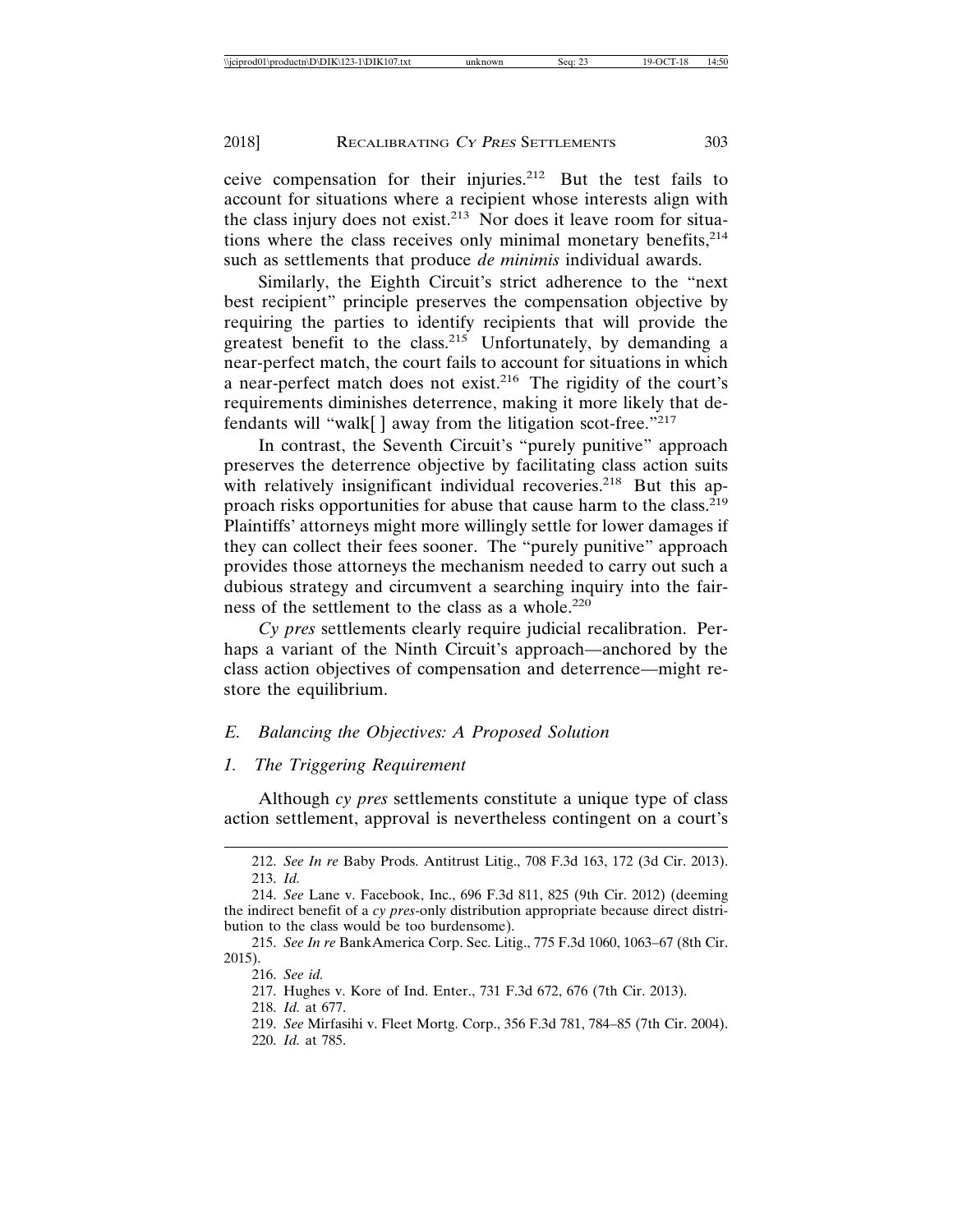finding that the settlement is "fair, reasonable, and adequate."<sup>221</sup> Additionally, each class member has a constitutionally recognized property interest in the claims that the settlement resolves.222 In light of these principles, courts should only approve *cy pres* distributions when direct distribution to the class is infeasible.<sup>223</sup>

For part *cy pres* settlements, courts should deem direct distribution infeasible when settlement funds remain unclaimed after the individual claims process deadline.224 Pro rata distributions to class members who have received their entire share of the settlement may be preferable.<sup>225</sup> However, the parties' decision not to distribute the funds pro rata should not bar approval unless the statutes upon which the plaintiffs based their claims serve strict compensatory objectives.226 Choosing *cy pres* distribution over pro rata distribution would not undermine the compensatory objective because *cy pres* distribution spreads the benefit of the settlement across the class rather than concentrating it with a few identifiable members.227 However, should the parties choose *cy pres* distribution, the recipient should align closely with the interests of the class to ensure that the class derives an actual indirect benefit from the distribution.228 In the context of *cy pres*-only settlements, courts should deem direct distribution infeasible if either: (1) individual awards are *de minimis* and the cost of distribution exceeds the award or  $(2)$  identifying class members is exceedingly difficult.<sup>229</sup>

#### *2. The Nexus Requirement*

Similar to the Ninth Circuit's approach, assessment of proposed *cy pres* recipients should begin with an examination of the substantive statute upon which the plaintiffs base their claims.<sup>230</sup> However, rather than focusing on the injury the statute seeks to address, courts should focus on the broader purpose of the statute—specifically, whether the legislature intended the statute to

226. *See In re* Holocaust Victim Assets Litig. Pink Triangle Coal., 424 F.3d 158, 168 (2d Cir. 2005).

<sup>221.</sup> FED. R. CIV. P. 23(e)(2); *see also In re* Baby Prods. Antitrust Litig., 708 F.3d 163, 172–73 (3d Cir. 2013) (discussing how *cy pres* settlements are subject to Rule 23(e)(2)).

<sup>222.</sup> Phillips Petroleum Co. v. Shutts, 472 U.S. 797, 807–08 (1985).

<sup>223.</sup> *See* Lane v. Facebook, Inc., 696 F.3d 811, 821 (9th Cir. 2011).

<sup>224.</sup> *See id.* at 819.

<sup>225.</sup> *See* Powell v. Georgia-Pacific Corp. 119 F.3d 703, 706–07 (8th Cir. 1997).

<sup>227.</sup> *In re* Baby Prods. Antitrust Litig., 708 F.3d 163, 172 (3d Cir. 2013).

<sup>228.</sup> *See* Nachshin v. AOL, LLC, 663 F.3d 1034, 1040 (9th Cir. 2011).

<sup>229.</sup> *See* Lane v. Facebook, Inc., 696 F.3d 811, 821 (9th Cir. 2011).

<sup>230.</sup> *See Nachshin*, 663 F.3d at 1039.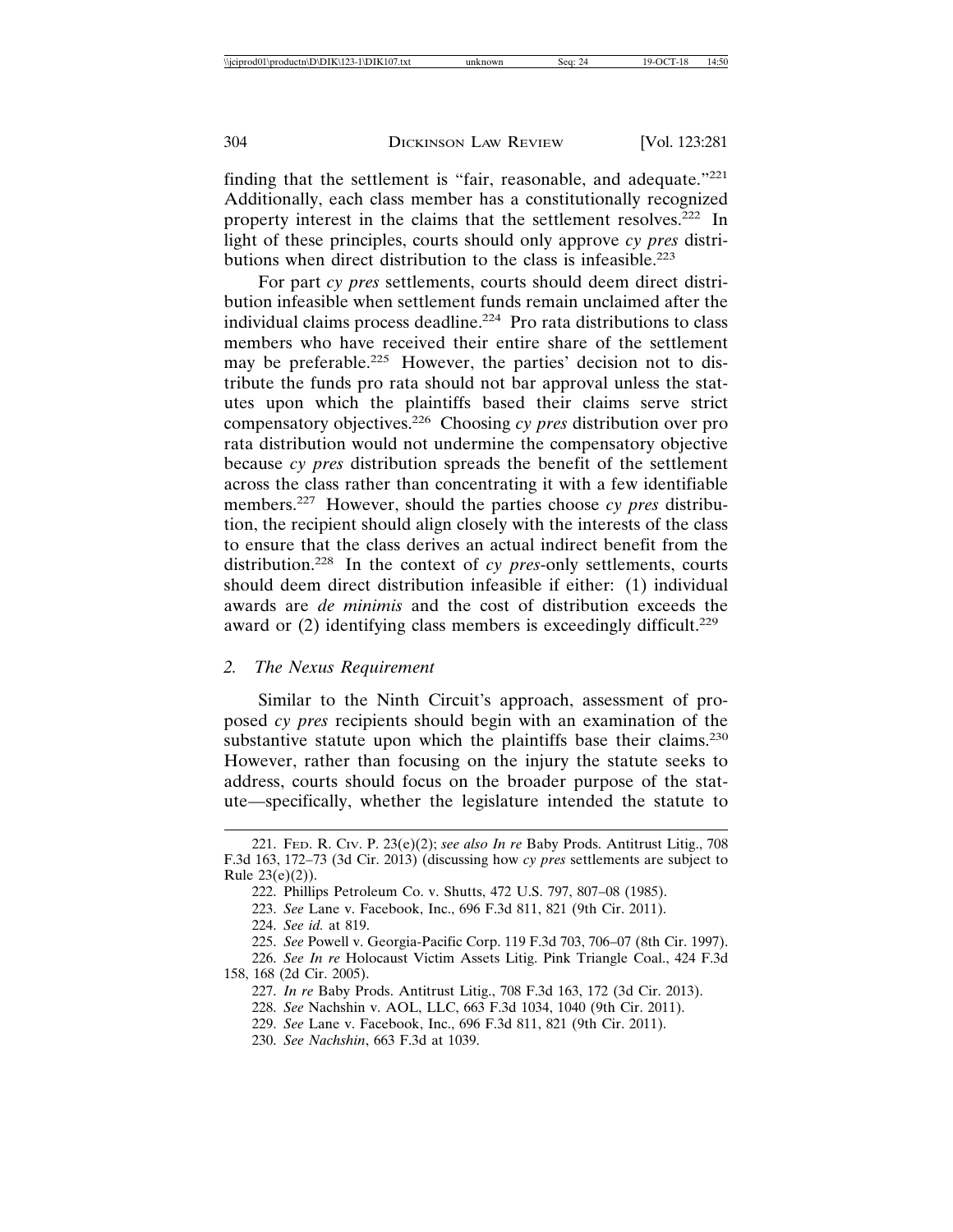compensate injured parties or deter misconduct.231 Courts make similar assessments in other areas of class actions.<sup>232</sup> For example, courts have considered whether Congress intended a substantive statute to serve compensatory or deterrent objectives to assess whether a case is suitable for class action treatment.<sup>233</sup>

If a court finds that Congress intended the underlying statute to serve primarily compensatory objectives, the parties should designate a recipient that aligns with the common interests of the class.234 This determination should account for both the injury involved and the geographic scope of the class.235 However, courts should not demand a perfect fit.<sup>236</sup> Divesting a defendant of illgotten gains may be a benefit in itself.237 But in cases where no potential recipient that remotely aligns with the interests of the class exists,238 parties should consider soliciting input from identifiable class members.239 Some scholars have suggested the use of voting and crowd-sourcing technology.240 And courts have looked favorably upon the practice of soliciting direct input from the class during the selection process.<sup>241</sup>

Where the underlying statute serves a deterrence objective, the "next best recipient" should be anyone but the defendant.<sup>242</sup> For claims based on statutes intended to deter misconduct, the common interest of the class is to divest the defendant of ill-gotten gains.<sup>243</sup> And the class nevertheless benefits from both having its injuries vindicated and ensuring general deterrence against similarly situ-

233. *Id.*

234. *See Lane*, 696 F.3d at 821.

235. *Id.*

236. *See In re* BankAmerica Corp. Sec. Litig., 775 F.3d 1060, 1067 (8th Cir. 2015).

237. *See* Hughes v. Kore of Ind. Enter., 731 F.3d 672, 677 (7th Cir. 2013).

238. The parties should reach this conclusion only after a good faith effort.

239. *See In re BankAmerica*, 775 F.3d at 1066.

240. *See* Chris J. Chasin, Comment, *Modernizing Class Action* Cy Pres *Through Democratic Inputs: A Return to* Cy Pres Comme Possible, 163 U. PA. L. REV. 1463, 1488–90 (2015).

241. *See In re BankAmerica*, 775 F.3d at 1066.

242. *See Hughes*, 731 F.3d at 675–78.

243. *See id.* at 677.

<sup>231.</sup> *See* Hughes v. Kore of Ind. Enter., 731 F.3d 672, 677 (7th Cir. 2013) ("A class action, like litigation in general, has a deterrent as well as a compensatory objective.").

<sup>232.</sup> *See* Six (6) Mexican Workers v. Ariz. Citrus Growers, 904 F.3d 1301, 1306–07 (9th Cir. 1990) (examining the underlying purpose of a statute to determine whether treatment of the case as a class action was preferred over individual litigation).